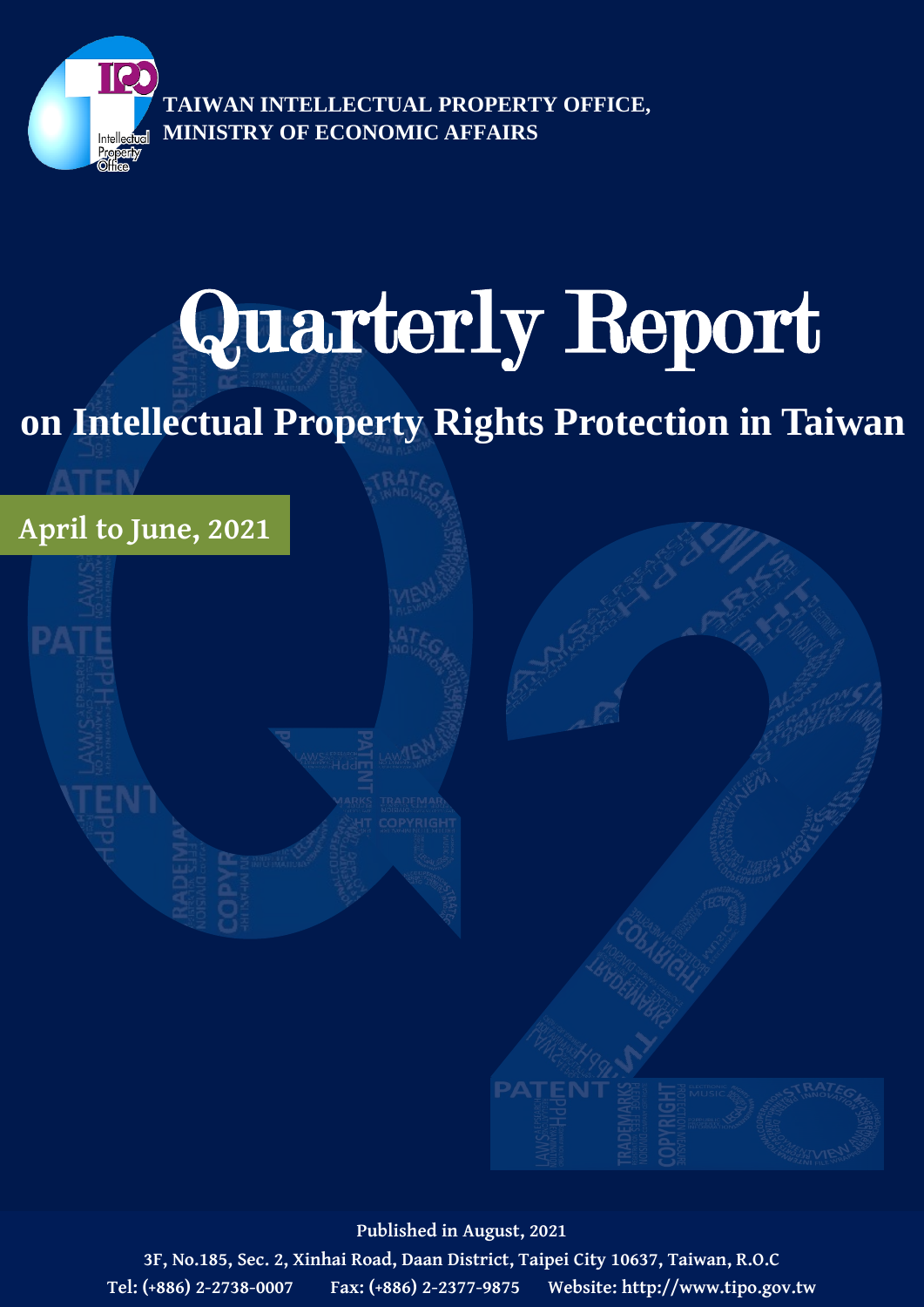## **Special Report**

## **Fast-Track Trademark Examination Program Fully Implemented May 1st, 2021**

It has been over a year since TIPO conducted a pilot run for the fast-track trademark examination program on May  $1<sup>st</sup>$ , 2020. More than 49,000 fast-track trademark applications were filed as of February 2021. On average, the number of fast-track applications filed per month accounted for about 60% of the number of new applications filed, showing that applicants have fully understood the fast-track mechanism and made good use of it.

TIPO hopes that the fast-track program will encourage applicants to utilize the e-filing system, use the names of the designated goods or services listed in the e-filing system, have all required documents ready before filling and pay the fees soon after submitting the applications. Thus, the processing time for the applications can be shortened at TIPO and the examination process expedited. The average first office action is about 1.5 months shorter than that of the applications not filed under the program. The year-long trail run results showed that the average first office action was significantly shortened, hence TIPO decided to have the program implemented on May  $1<sup>st</sup>$ , 2021.

However, for applicants who are unable to utilize the fast-track mechanism but urgently need to obtain trademark rights, TIPO has introduced a fee-based accelerated examination mechanism to

**1**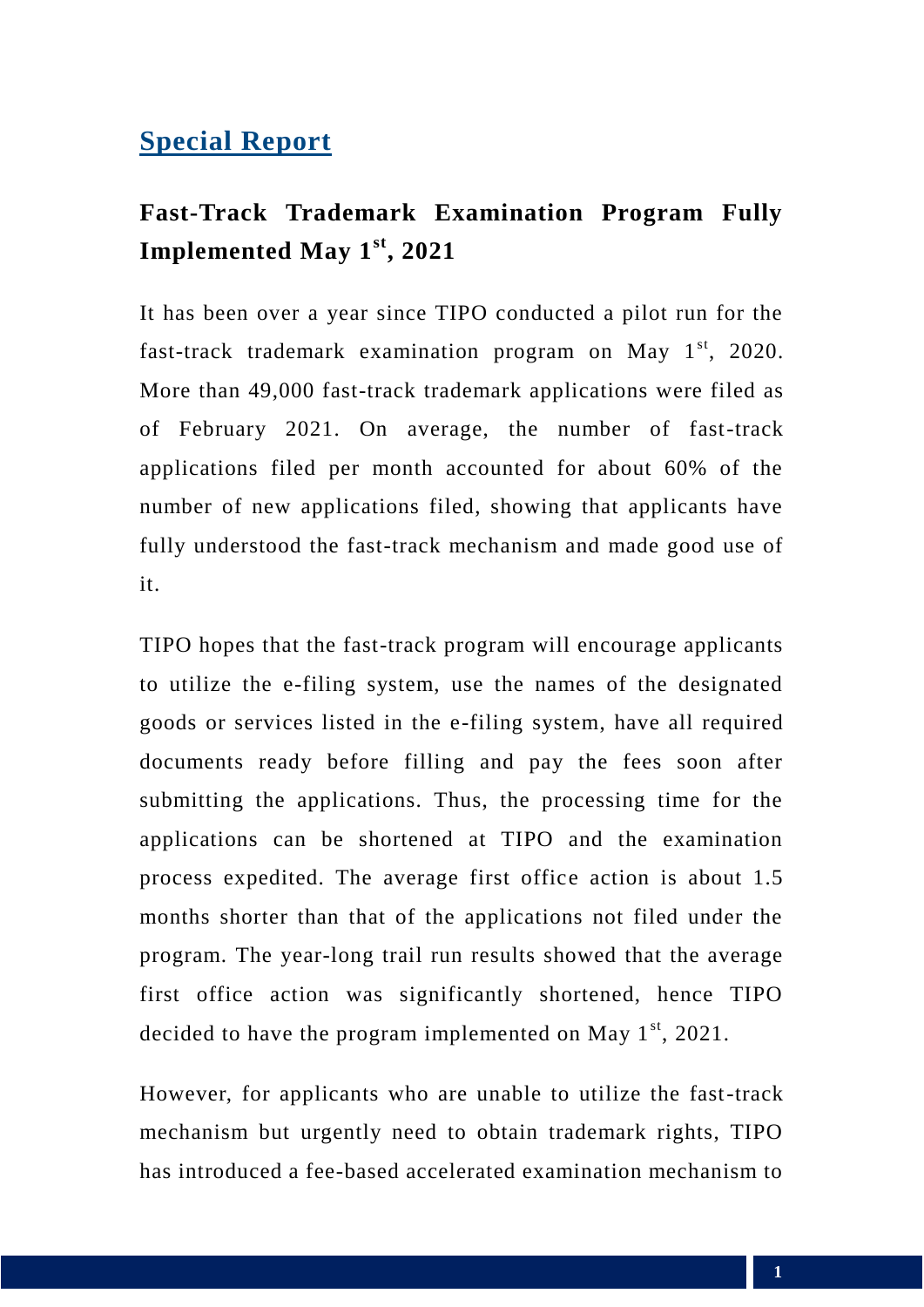its draft amendment to the Trademark Act, which is under review at the Executive Yuan. TIPO aims to provide diversified measures to fulfill the needs of applicants.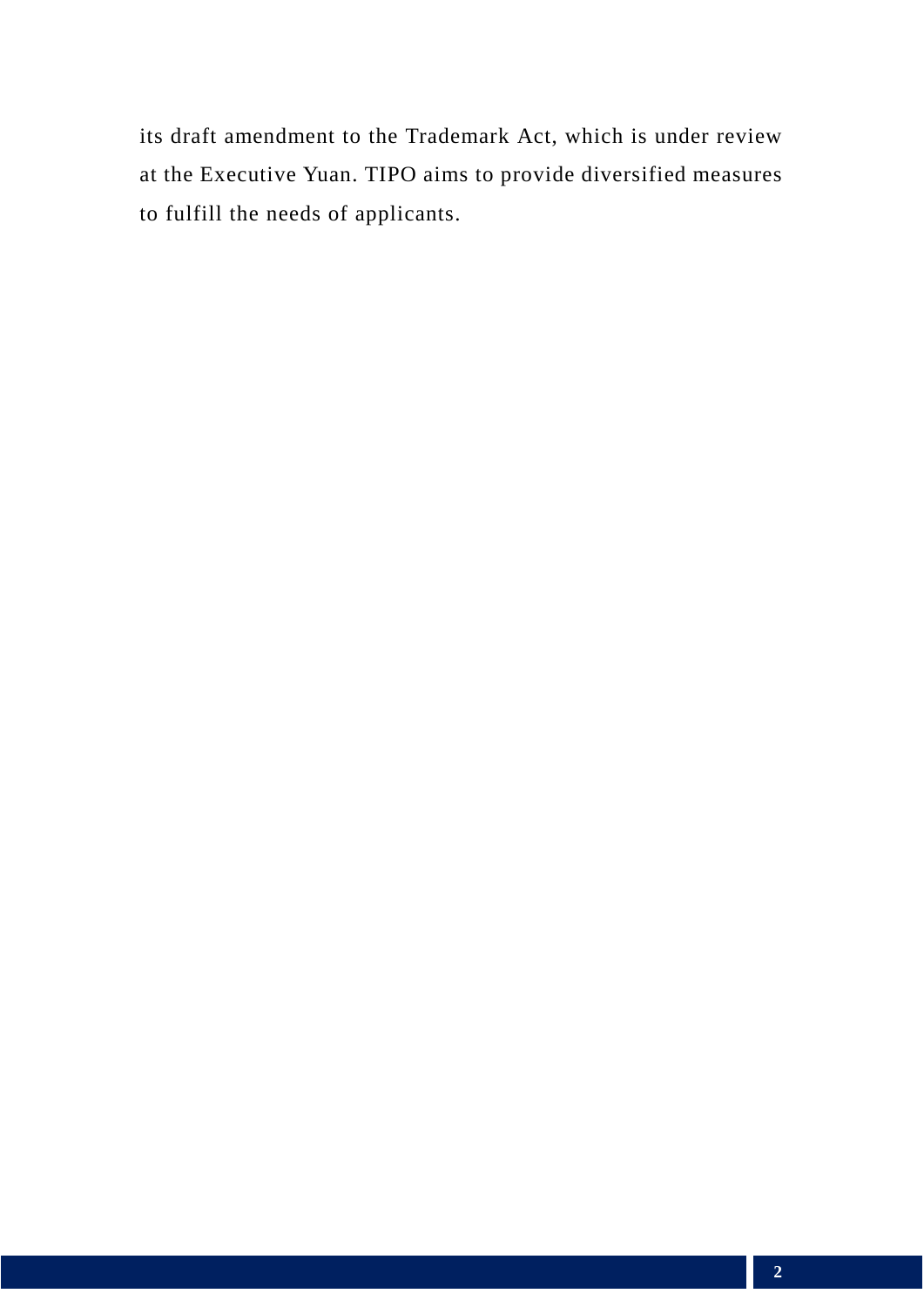### **Legal Amendments**

## **1. Draft Amendments to the "Copyright Act" and "Copyright Collective Management Organization Act" Passed by the Executive Yuan.**

In order to accommodate the rapid growth of both digital technology and the Internet, TIPO has drafted amendment to the Copyright Act. The proposed changes factor in both international treaty provisions and the copyright systems of those countries that are ahead of the curve. With the addition of 9 articles and the revision of 37, this would be the biggest revamp of the Act in 20 years. Another law up for amendment is the Copyright Collective Management Organization Act. TIPO hopes that changes to this statute will ensure a fairer and more effective licensing market-one in which works can be easily circulated and used, and one where the rights and interests of copyright owners are fully protected. Having been reviewed by the Executive Yuan Council on April 8, 2021, both drafts will now be submitted to the Legislative Yuan for further deliberation. Key pointes of the Copyright Act amendment are as follows:

(1) Changes to the Definitions of "Public Broadcast" and "Public Transmission"

Greater bandwidth speeds and other technological advances have made it easier, and indeed more common, for linear broadcasts and programs to be transmitted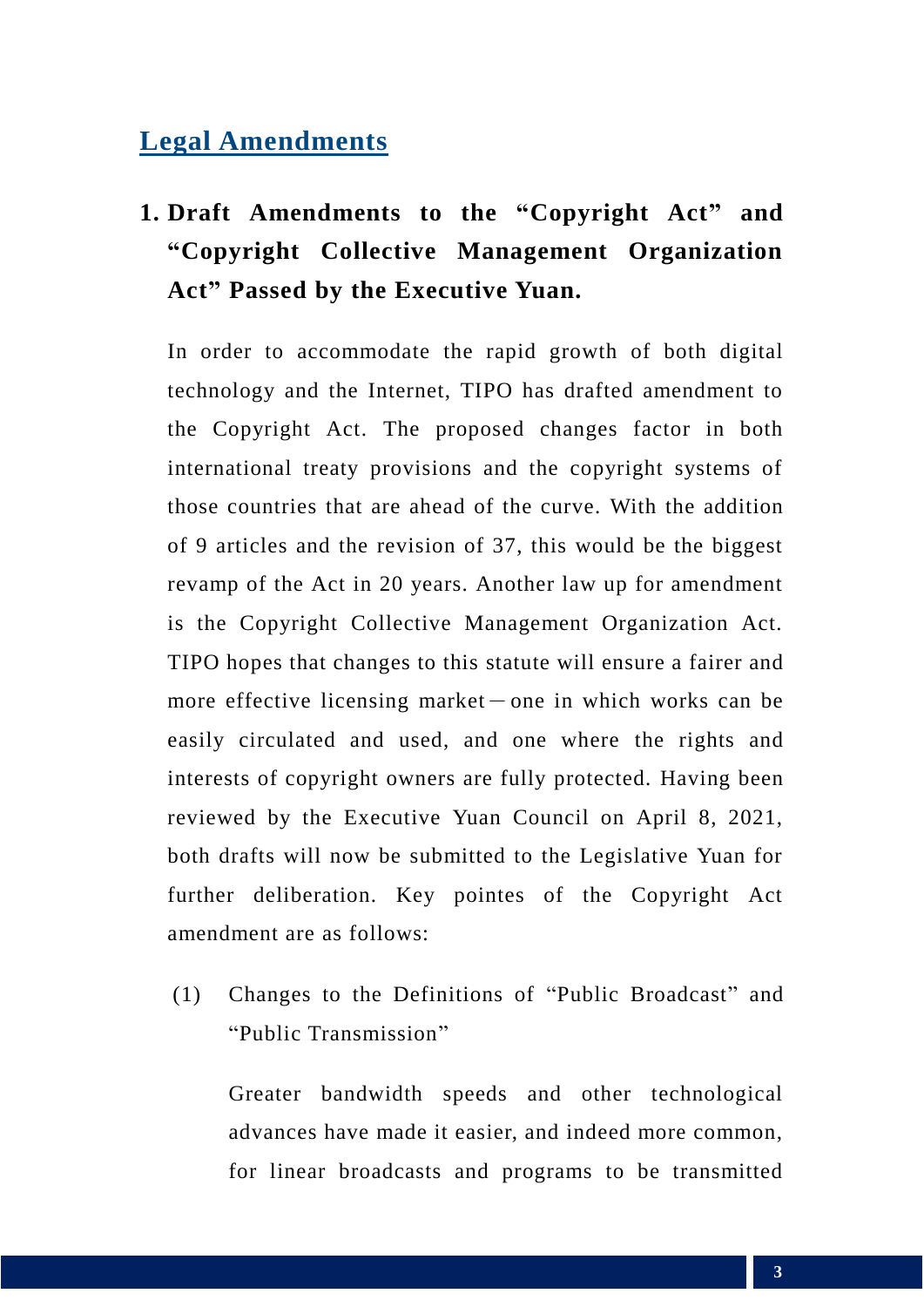online. Unfortunately, this has created somewhat of a legal gray area, with consumers finding it increasingly difficult to distinguish between different types of rights as they pertain to different types of technologies. In accordance with digital convergence, the amendment to the Copyright Act seeks to provide clarity on this issue. Under the proposed changes, the term "public broadcast" would cover any linear broadcast (i.e., one that cannot be rewatched), regardless of whether it is transmitted via TV, radio, or the Internet. What this means is that there would no longer be a medium-based distinction between "public broadcasting" and "public transmission." To give an example: If the Taiwanese radio station VHBN decided to broadcast one of its programs on the Internet platform HiChannel, that program would be considered a "public broadcast" under the amended Act.

#### (2) Simultaneous Further Communication to the Public

A provision that would broaden the scope of copyright liability has been added to include simultaneous further communication to be the public in the amendment. This is to ensure greater protection for right holders and their interests. An example of such communication would be where a retailer plays a YouTube video inside one of its stores.

(3) Limitations to Copyright (Fair Use)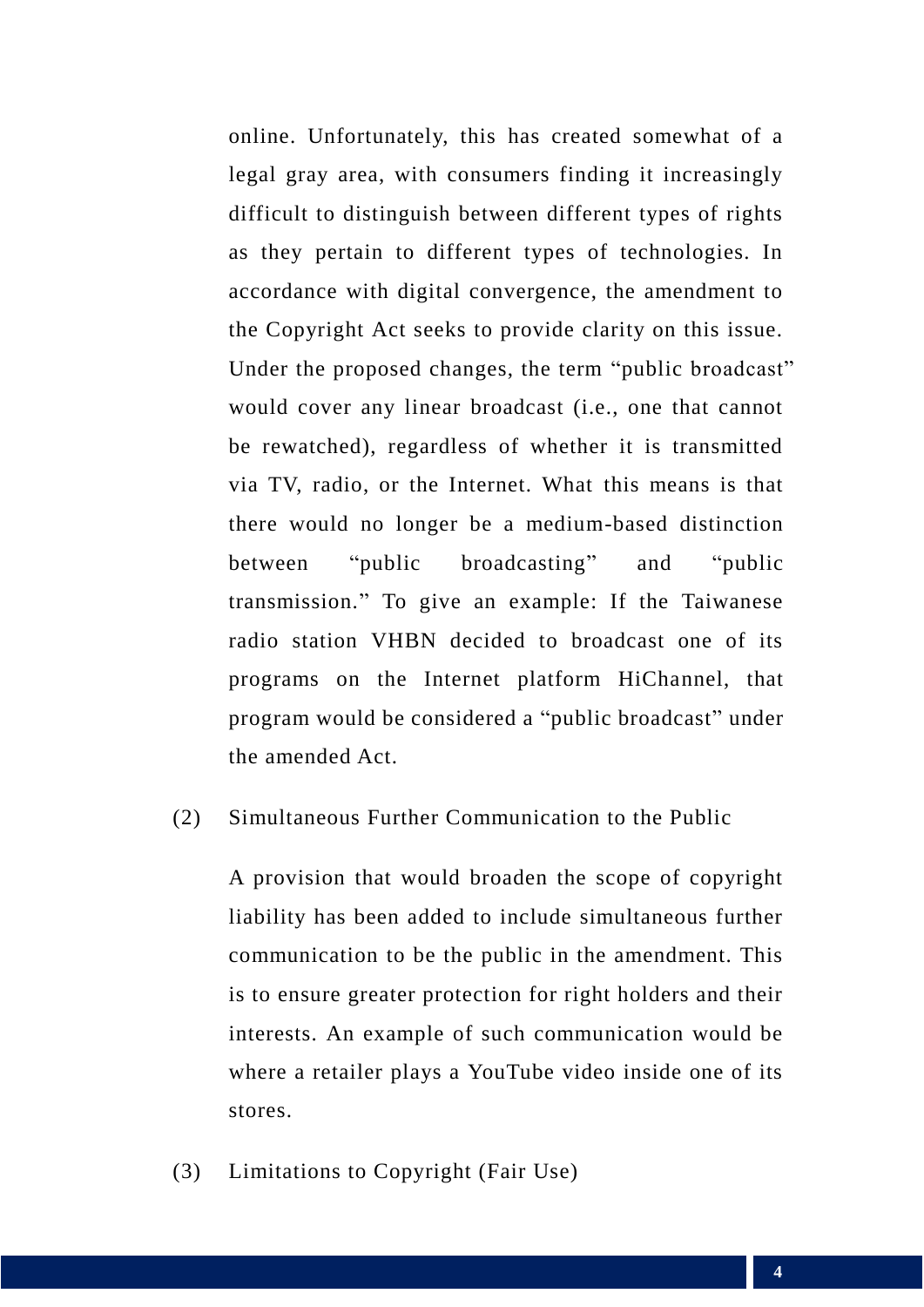In response to recent technological advances, a "fair use" exemption has been added for distance (off-campus) learning. With many schools now moving courses online, the Internet has become a critical tool in guaranteeing teaching efficacy in the digital age. For this reason, this exemption aims to provide permission for educators to use copyrighted works other than textbooks without having to obtain prior authorization.

The amendment would obligate libraries and other archival institutions to provide (subject to certain conditions) intranet access to patrons, allowing online perusal on the institutions' premises. This change reflects the growing trend toward digital reading.

A newly drafted article would authorize museums to use copyrighted materials when providing the public with relevant indexes of archived works. It is hoped that this might expose a wider audience to culturally significant art and help the public more easily locate and browse collections from different museums. The ultimate aims of the article are to foster cultural continuity and to facilitate the circulation of cultural works.

As it stands, criminal liability for unauthorized copyright use also extends to regularly held nonprofit events. Once the proposed amendment is adopted, this will no longer be the case. Beyond fee payment, there would be no additional obligation to obtain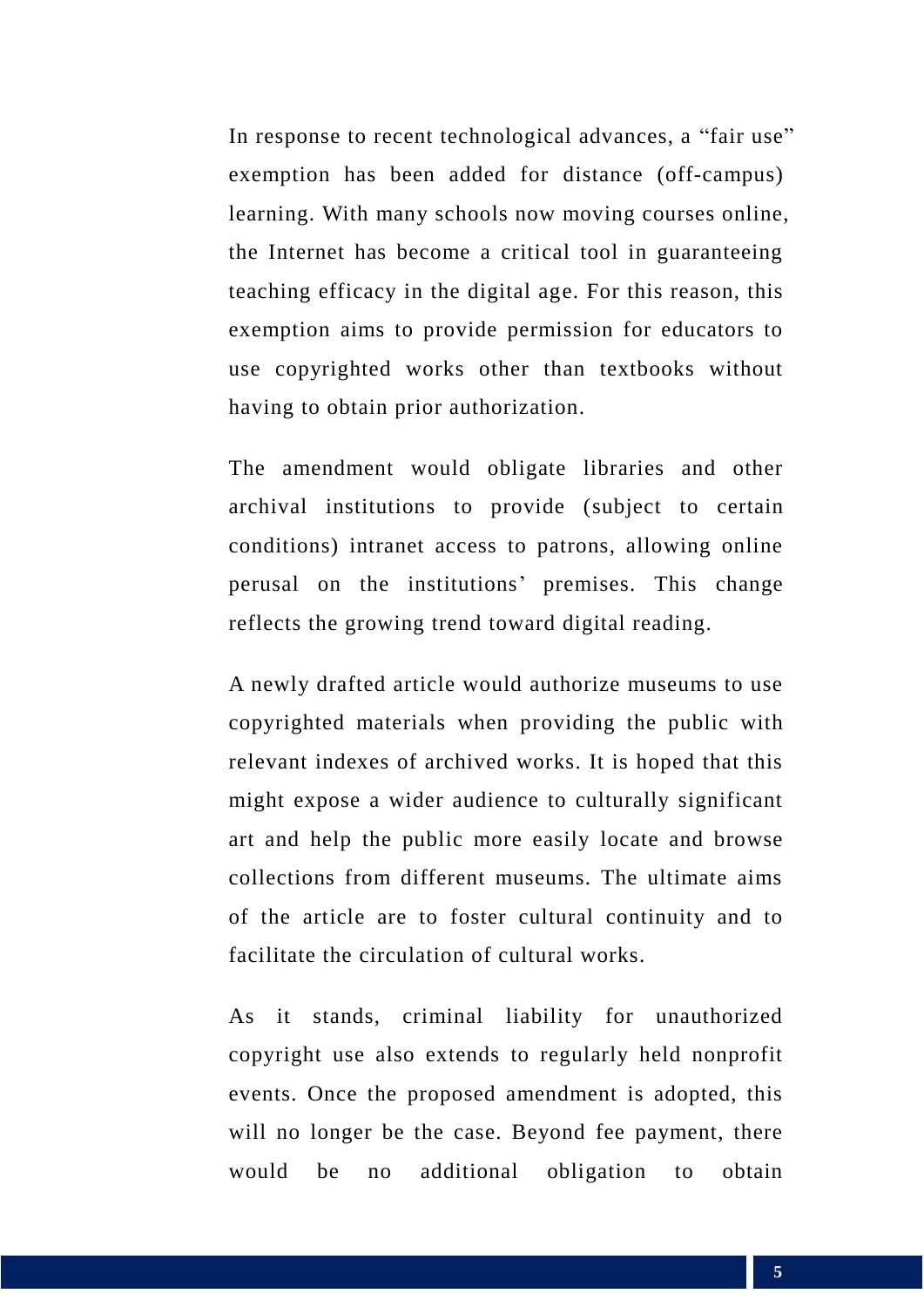authorization from the rights holders. If, for example, a theater or dance troupe were to stage weekly nonprofit performances, fee payment would suffice in order to prevent liability for the use of copyrighted material. Furthermore, group recreational activities aimed at promoting mental and physical health can enjoy full fee exemption, a change designated to meet the everyday needs of the public. To illustrate, music played from one's personal devices as part of public dances or exercise activities would thus fall outside the scope of liability.

(4) Addition of Provisions on Compulsory Licensing of Works of Unknown Owner

Obtaining a copyright license is especially difficult where, due to the age of the work or for other reasons, a right holder is either unknown or uncomfortable. This problem constitutes an unnecessary obstacle not only to cultural continuity but also to the free circulation of culturally significant works. To rectify this issue, the Compulsory Licensing of Works of Unknown Owner, currently to be found in the Development of the Cultural and Creative Industries Act, would be incorporated into the existing provisions of the Copyright Act. Meanwhile, a further provision would allow license applicants to begin using the work of an unknown owner upon deposit payment without having to await approval. These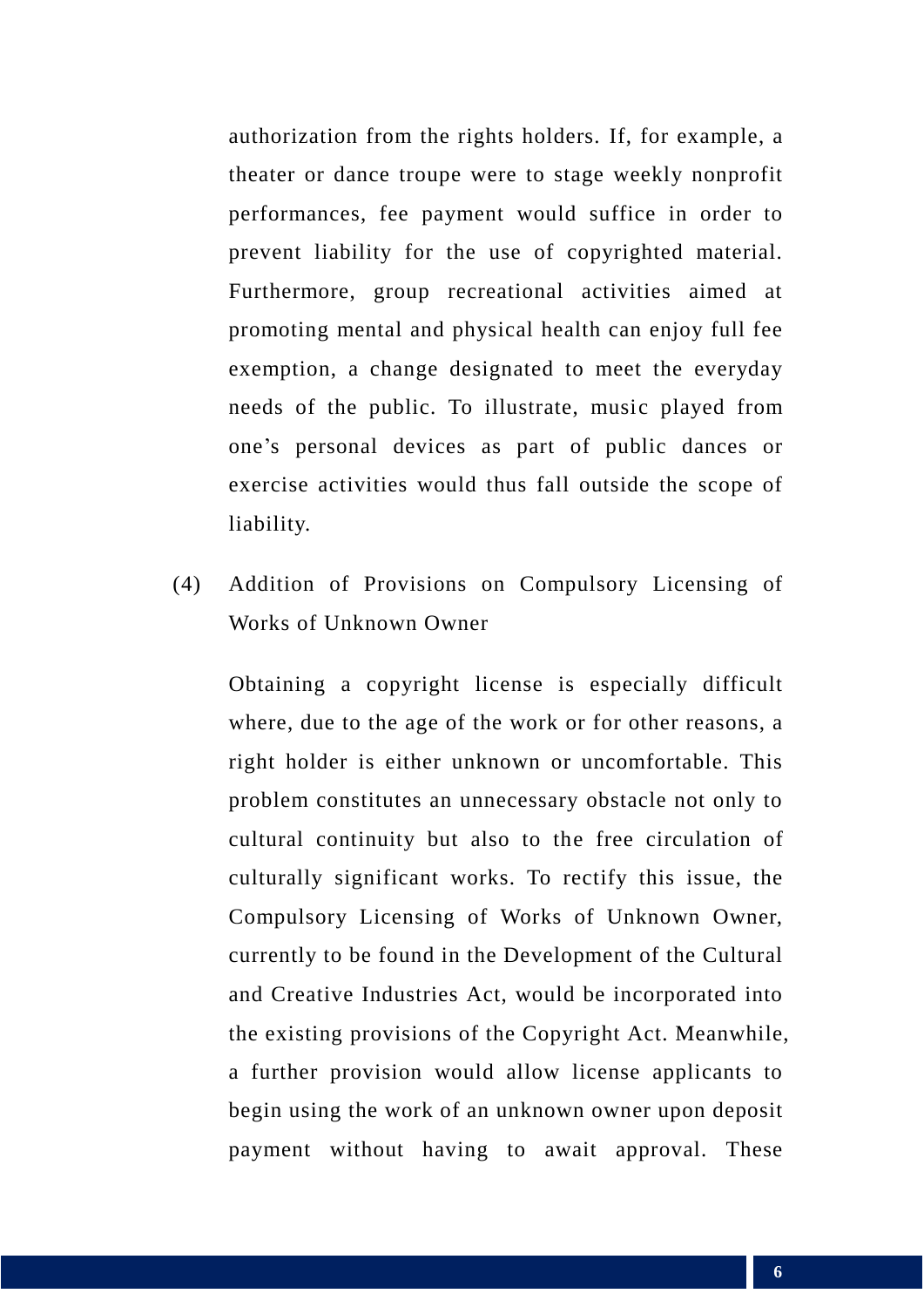changes should go a long way in spurring the development of the cultural industry.

(5) Online Pirated Goods Advertising Shall Be Deemed an Infringement of Copyright

Online advertisements have become an important sales channel for those vending pirated goods through the Internet. Needless to say, this has a very detrimental impact on rights holders. To prevent the advertisement of pirated goods from prevailing to any extent, the amendment would deem the practice an act of copyright infringement. To illustrate: anyone selling USB flash drives containing pirated music files, or anyone giving away pirated gaming software with game console purchases would face a maximum prison sentence of two years along with civil liability.

(6) Calculation of Civil Damages on the Basis of Royalties

Under the proposed amendment, plaintiffs in copyright infringement cases would be given the option of having damages calculated on the basis of royalties owed to them. Aside from reducing the plaintiff's burden of proof, this could also incentivize victims of infringement to pursue civil action, instead of pressing criminal charges.

(7) Abolition of Mandatory Minimum Sentence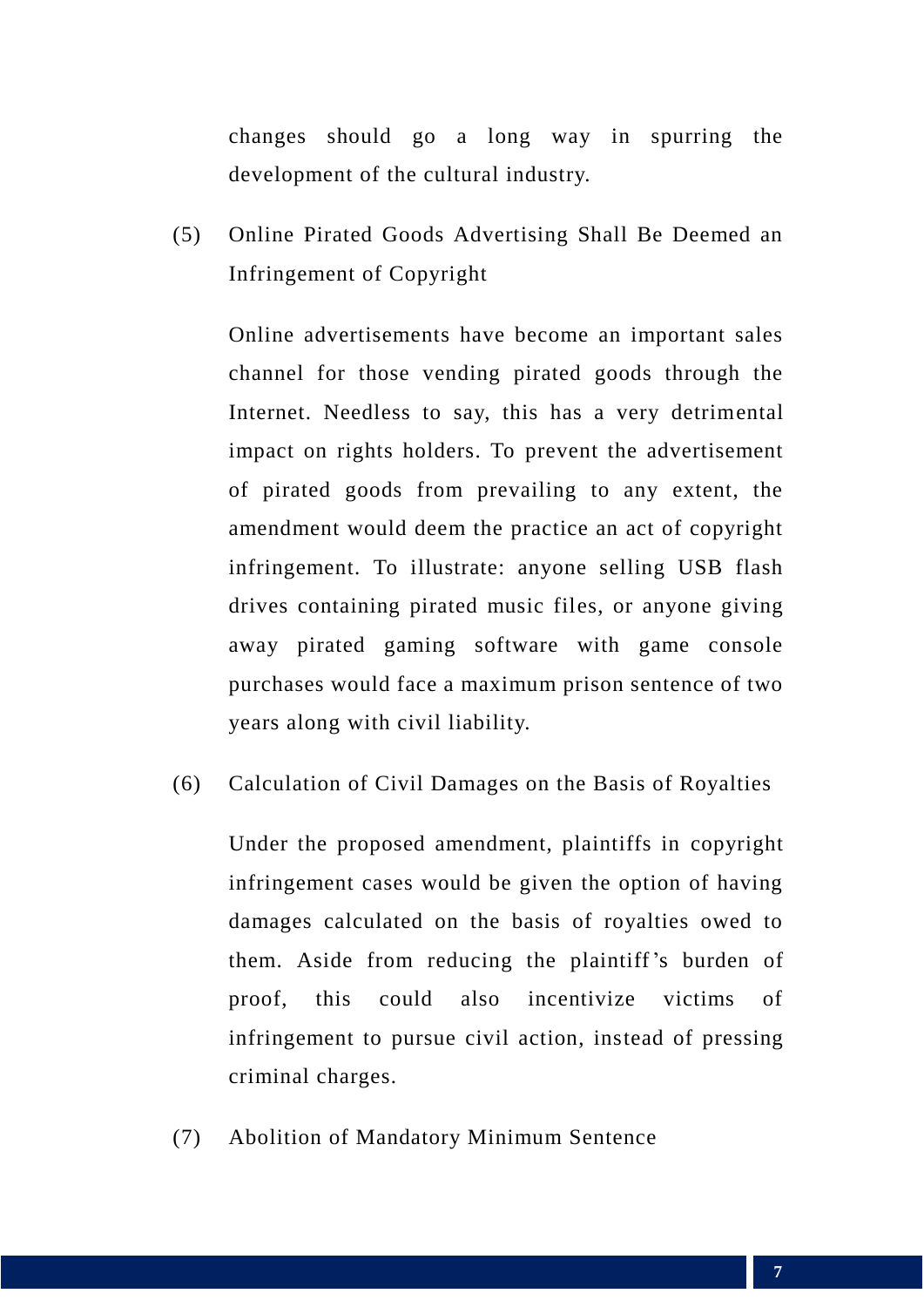Under the current law, some acts of copyright infringement carry a minimum statutory sentence of six months imprisonment. This may lead to a disproportionate punishment in cases where infringement is deemed to be minor. Under the new amendment, the mandatory minimum would be abolished, allowing courts themselves to decide the severity of a sentence on a case-by-case basis.

The amendment to the Copyright Collective Management Organization Act would create the following changes: the introduction of a public consultation mechanism; the establishment of a good governance mechanism; and the expansion of supervisory powers. Key points of the amendment are as follows:

(1) Introduction of Public Consultation Mechanism for CMO Establishment Process

The establishment of a collective management organization (CMO) can have far-reaching implications for the licensing market, affecting not only industry developments but also the interests of copyright users. Therefore, the public should have access to its future strategic plans, information related to the works under its scope of management, and means to make their opinions heard. For this reason, the latest amendment introduced a mechanism obligating TIPO to announce the applications on its website for the public to provide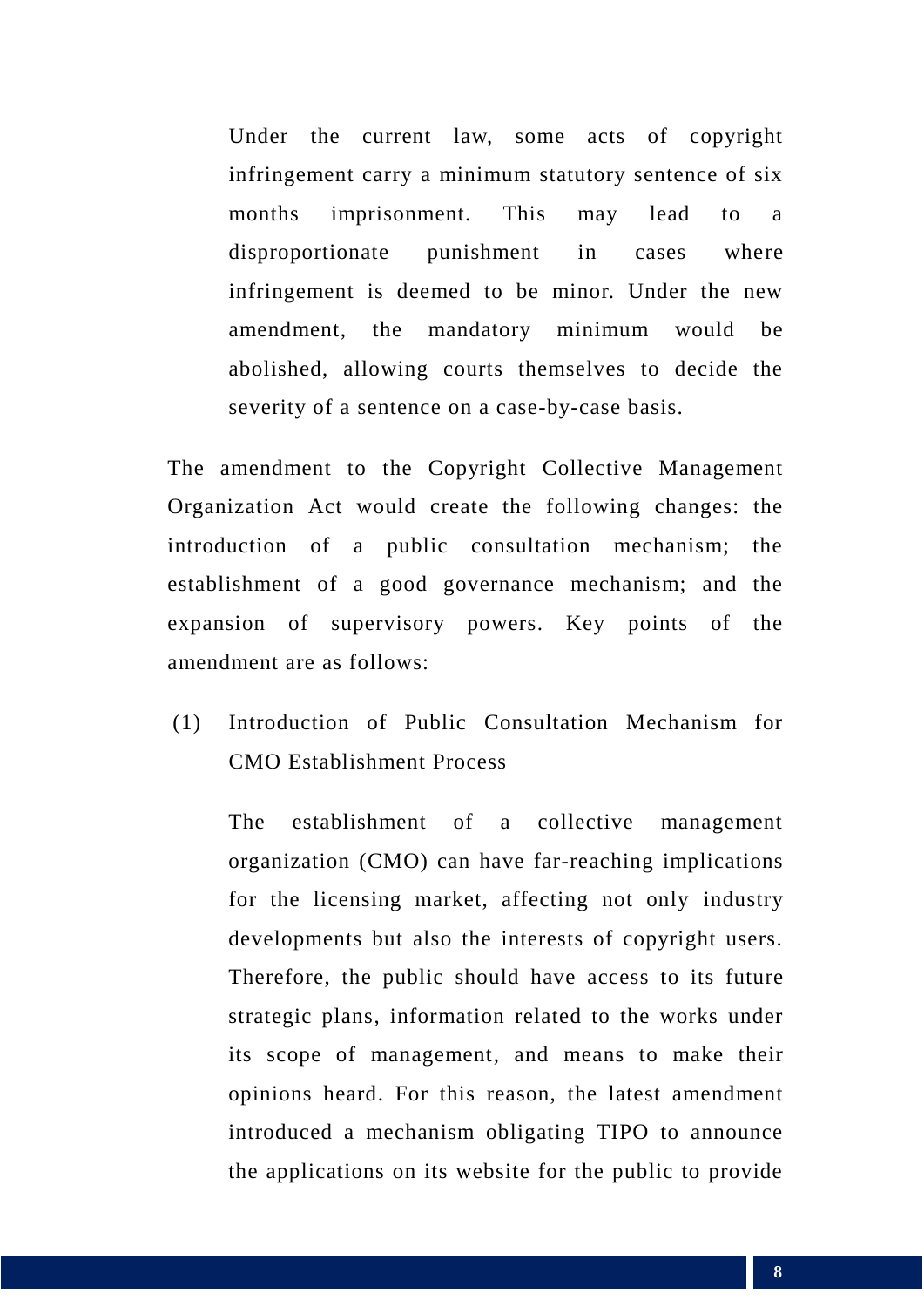feedback.

When a CMO negotiates a blanket license agreement with a user, it shall inform the user of the information under the preceding paragraph. This would give interested members of the public a chance to have their say by leaving comments, which can in turn help TIPO decide whether a CMO establishment permit should be issued.

(2) CMO Management-level Position Term Limits and Internal Controls

To ensure that a CMO can fulfill its duty of good governance, the amendment would establish term limits and disqualifying criteria for the positions of director and supervisor, thereby curbing the potential for a monopoly on power. A requirement that financial reports must contain cash flow statements would be introduced, as would a system of internal controls. These changes are aimed at guaranteeing that collective management services are conducted in an equitable, prudent, and appropriate manner.

(3) Expansion of TIPO's Supervisory and Guidance Powers

In order to strengthen financial supervision, the new amendment would authorize TIPO to request that CMOs submit financial declarations and/or financial plans within specified time frames. Moreover, TIPO would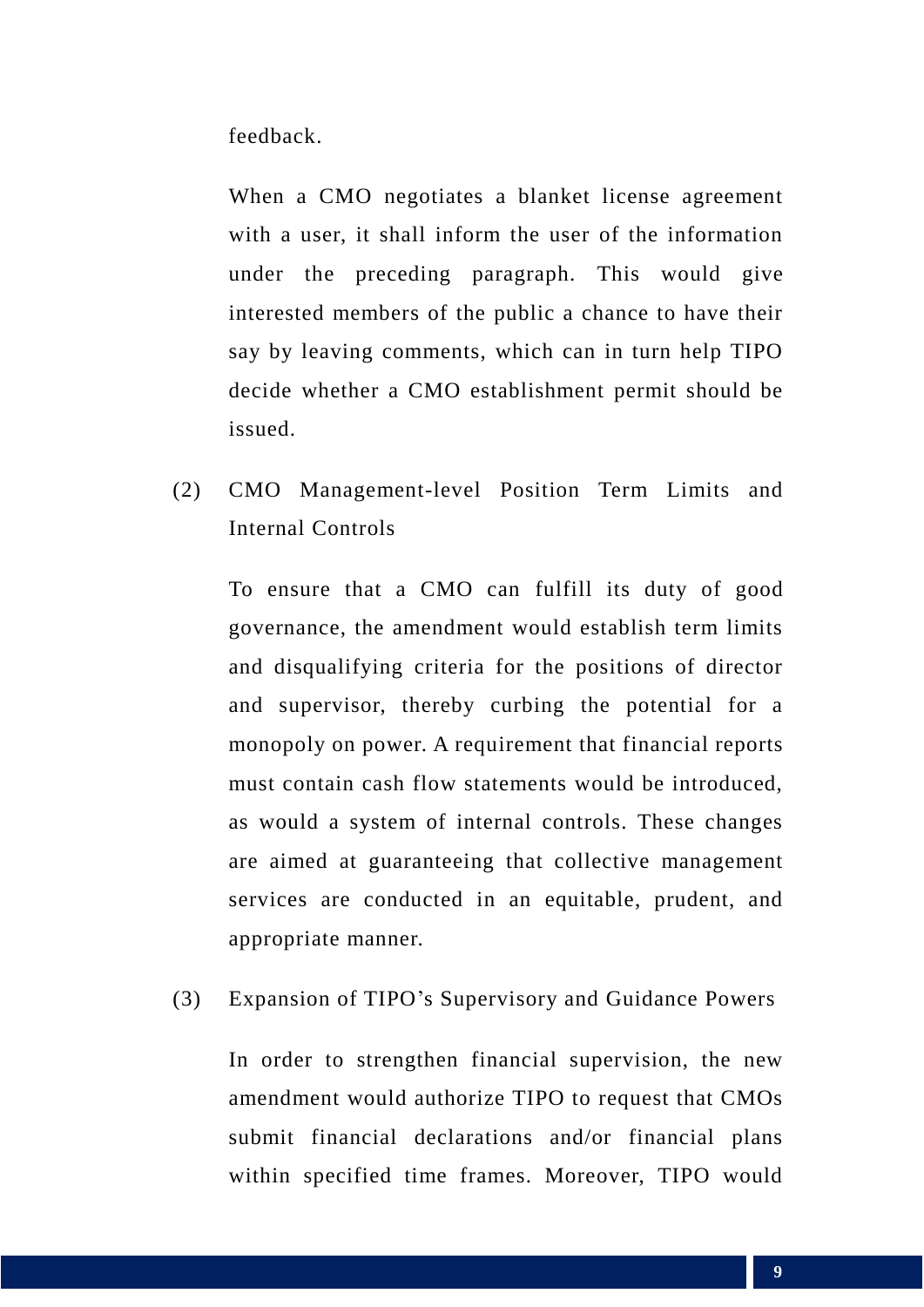have the power to suspend or dismiss directors, supervisors, and complaint committee members who have engaged in illegal acts. The amendment also defines acceptable reasons for permit revocation that dissolves CMOs with significant deficiencies in management that failed to make corrections the authorities required.

## **2. Revised Examination Guidelines for Computer Software-Related Inventions, Effective July 1st, 2021**

Technologies such as AI (artificial intelligence) and big data have been booming in recent years, and the number of patent applications for computer software-related inventions has increased accordingly. The Examination Guidelines for Computer Software-Related Inventions has thus been updated by TIPO and came into effect on July  $1<sup>st</sup>$ , serving as a guide for examiners to handle related cases and reference for applicants.

The key points of the amendment include:

- (1) Introduced examination procedures and flow chart for computer software inventions evaluations, supplemented by case examples, as a principle for assessing the eligibility of inventions.
- (2) In line with the principle of TIPO's assessment of inventive step in the current examination basis, sections "Factors Denying Existence of Inventive Step" and "Factors Determining Existence of Inventive Step" are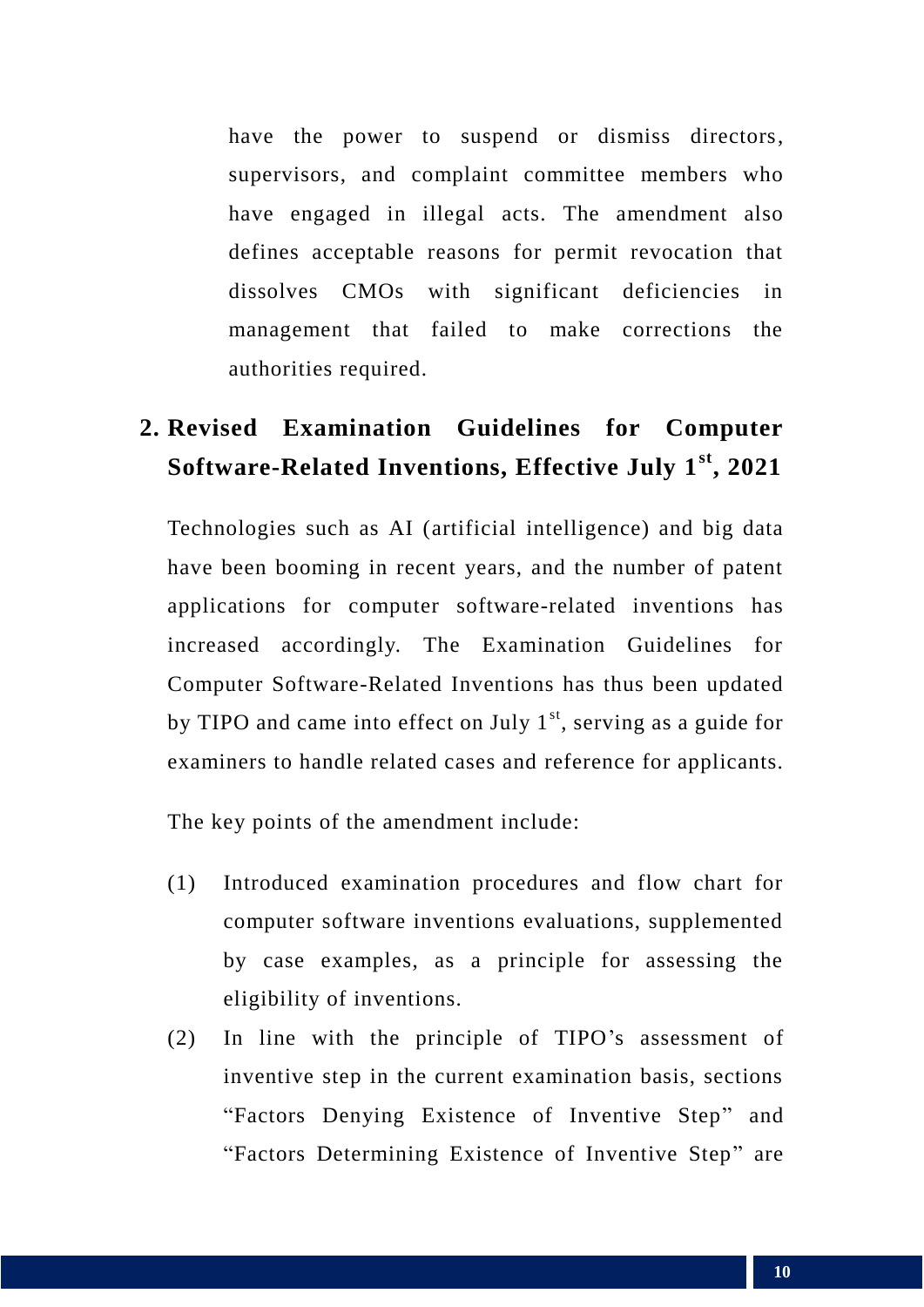introduced.

(3) Added AI-related examination instructions and application cases for reference.

Examination Guidelines for Computer Software-Related Inventions (in Mandarin):

<https://www.tipo.gov.tw/tw/cp-85-891201-9f474-1.html>

## **3. Regulations Governing Court's Handling of Remote Interrogation in Intellectual Property Case Amended and Promulgated by Judicial Yuan on June 25th**

In response to the COVID-19 pandemic, the Judicial Yuan amended and promulgated the Regulations Governing Court's Handling of Remote Interrogation in Intellectual Property Case on June  $25<sup>th</sup>$  to expand the scope of application and strengthen the procedural requirements for remote trails of intellectual property cases, so as to serve as references for courts at all levels to handle intellectual property cases.

**4. Article 23 of the Regulations of Scientific and Technological Research and Development Results Ownership and Utilization by the Council of Agriculture, Executive Yuan Amended and Promulgated May 23rd**

In order to strengthen the protection and application of Taiwan's R&D results, enhance competitiveness, safe keep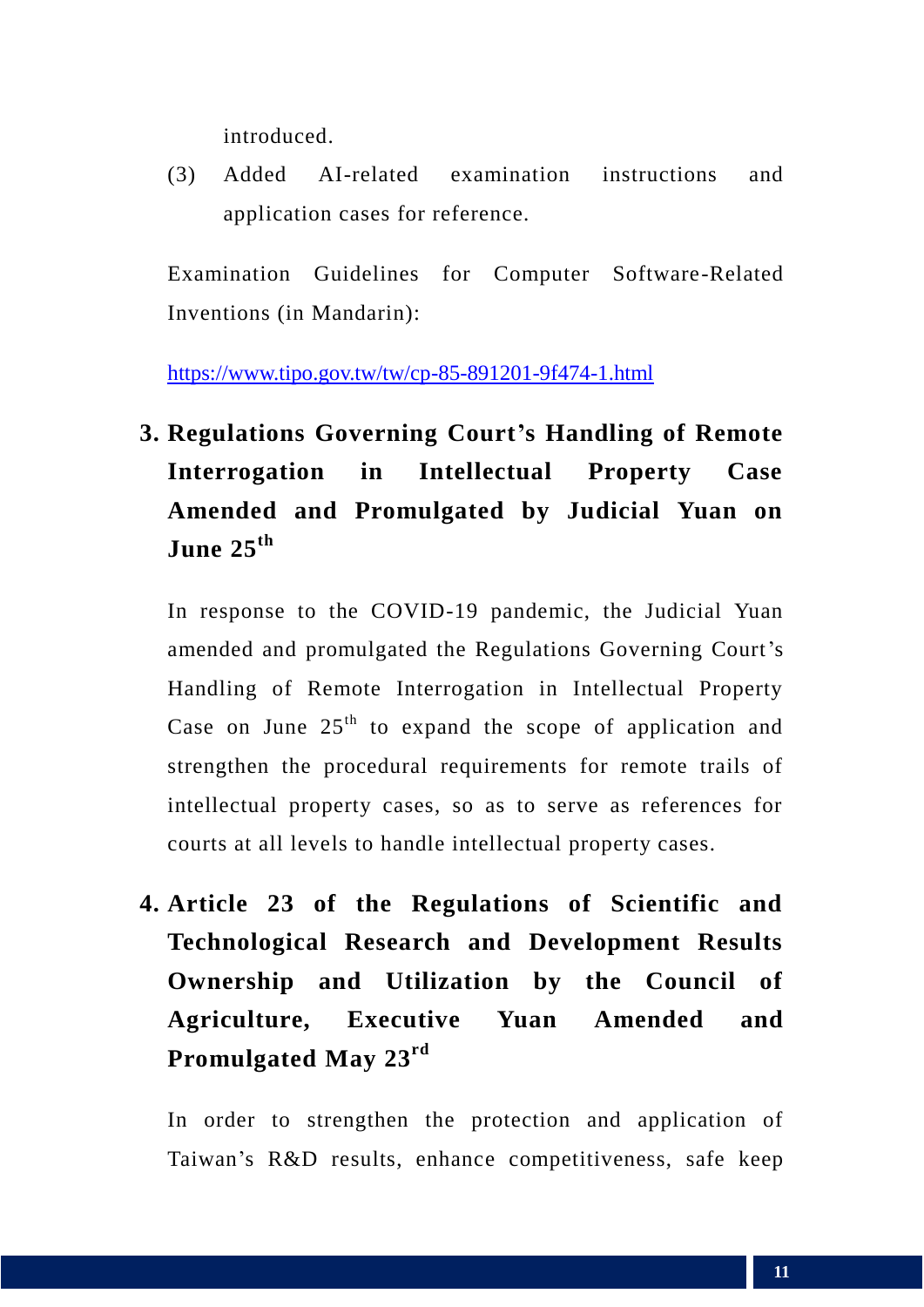agricultural techniques, and prevent Taiwan's agri-technologies from outflowing and being used to the detriment of our domestic industries, Article 23 of the Regulations of Scientific and Technological Research and Development Results Ownership and Utilization by the Council of Agriculture, Executive Yuan was thus amended. This amended article added that if an R&D result is authorized to be implemented outside of Taiwan's jurisdiction without the consent of the Council of Agriculture in accordance with the Regulations, the Council may exercise administration control or notify the Ministry of Science and Technology or the Ministry of Education and other relevant authorities if deemed necessary. In addition, the Council of Agriculture has incorporated the relevant regulations into the provisions of science and technology project grants and commissioning contracts.

## **5. TIPO Announced the Updated Version of the "Requirements for Design Patents' Descriptions and Drawings"**

To be in line with the "Substantive Examination Guidelines for Design Patents" amended last year (2020), TIPO has comprehensively updated the "Requirements for Design Patents' Descriptions and Drawings" as well as added pictures to clearly illustrate examples, in hopes to make them more understandable. The key revisions are as follows:

(1) Added a specific section of "Instructions for Writing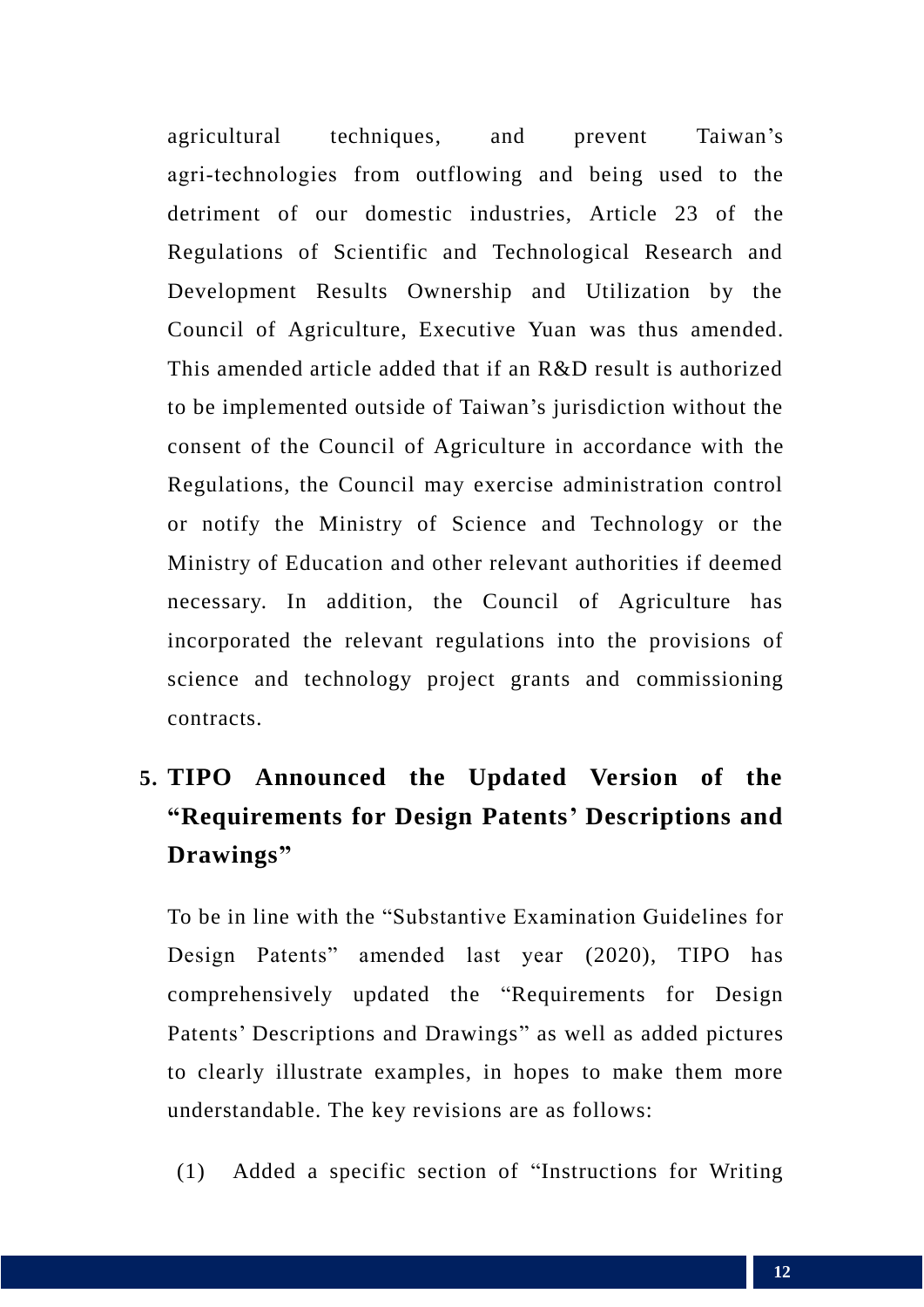Descriptions" to help applicants compose descriptions according to relevant drawings.

- (2) Revised instructions and examples for "Graphical Designs" descriptions and drawings.
- (3) Added instructions and examples for "Spatial Design" descriptions and drawings (including architectural and interior designs).

Link to the "Requirements for Design Patents' Descriptions and Graphs" (In Mandarin):

[https://www.tipo.gov.tw/tw/dl-278245-271a4d3f3db44615b512416ea4](https://www.tipo.gov.tw/tw/dl-278245-271a4d3f3db44615b512416ea4c075c6.html) [c075c6.html](https://www.tipo.gov.tw/tw/dl-278245-271a4d3f3db44615b512416ea4c075c6.html)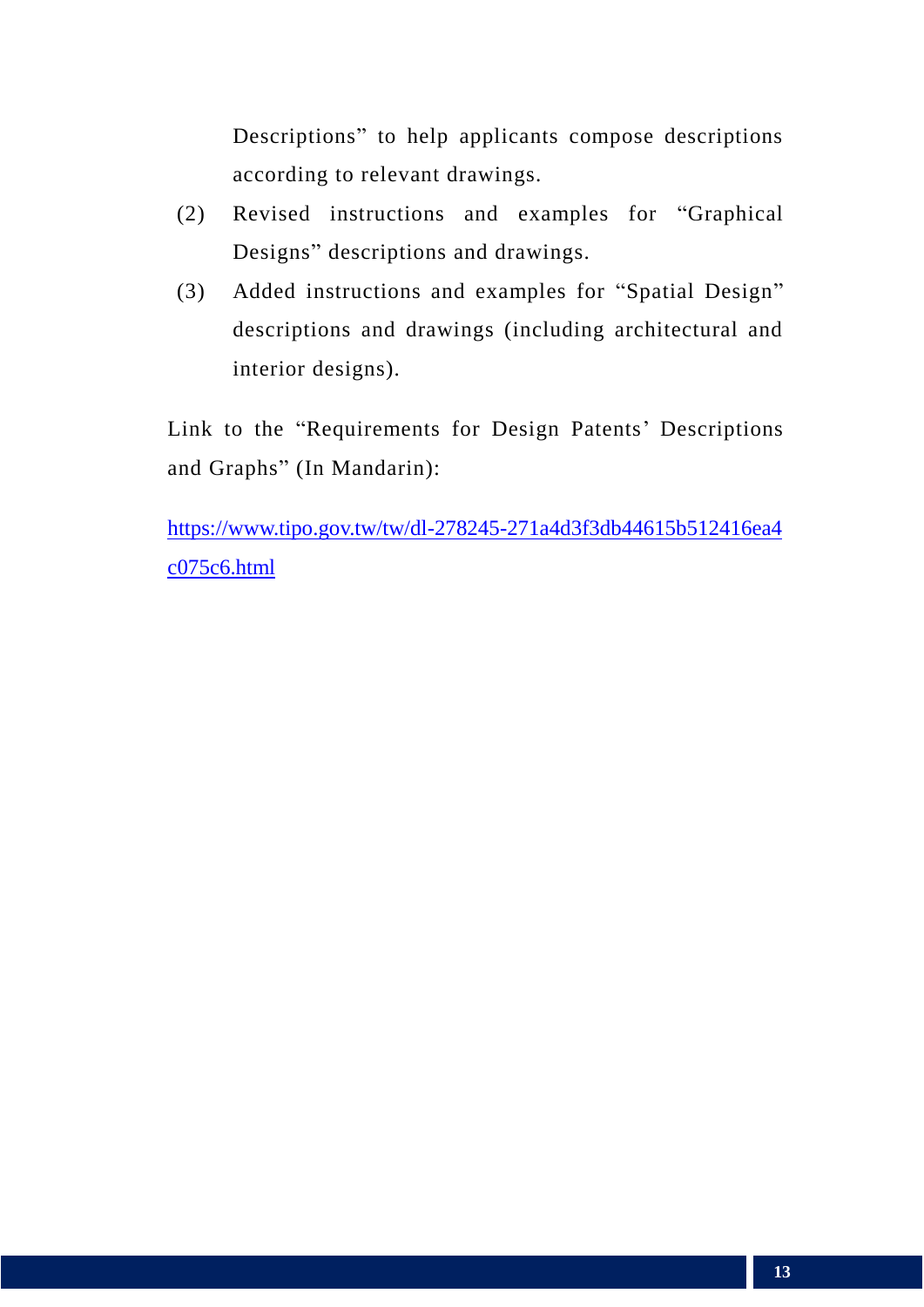## **Latest News**

## **1. TIPO Releases English Edition of the 2020 Annual Report**

As the global COVID-19 pandemic kept raging in 2020, TIPO launched epidemic prevention and response measures in January to protect the interests of applicants and rights holders, as well as to provide domestic industries valuable insights into patent filing information pertaining to the development of global epidemic prevention technologies.

TIPO continues to deliver expeditious and quality examination services for applicants, the average first office action pendency for invention patents and trademark applications are 8.7 and 4.7 months respectively. The fast-track examination of trademark registration applications went under a trial run in May, the process proven to be 1.5 months shorter than that of an ordinary trademark application case.

TIPO also strives to optimize the legal regime of intellectual property rights. The Enforcement Rules of the Patent Act amendment in June relaxed the time frame for submitting third-party observations, the Regulations Governing Application for Approval of Compulsory License of Musical Works and Royalties for Use Thereof were revised in August to ensures conformity to the Copyright Act and judicial judgments, and the draft amendment to partial articles of the Trademark Act was proposed to specifically regulate the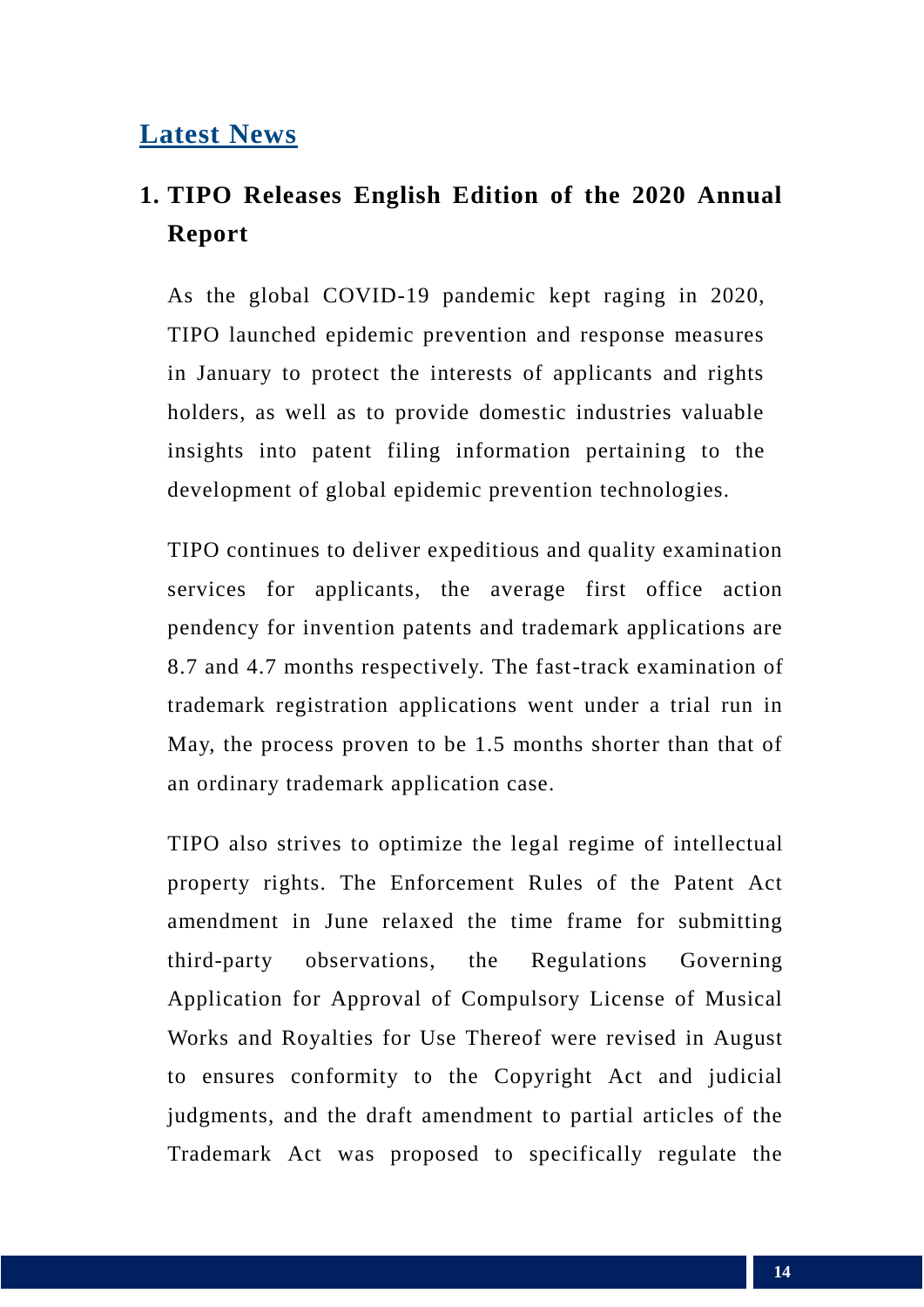management mechanism of trademark agents and introduce accelerated examination, which was completed for review and will be submitted to MOEA in October.

In addition, TIPO aims to support the innovative development of the industry on all fronts and expand and strengthen international cooperation. The results and statistics for the year 2020 are compiled into the Annual Report, which is available on the TIPO website.

English edition of the 2020 Annual Report:

<https://www.tipo.gov.tw/en/cp-309-892172-3ea07-2.html>

#### **2. TIPO's Q1 2021 IPR Statistics Report**

In Q1 2021, TIPO received a total of 17,156 patent applications (invention, utility model and design patents) as well as 22,385 trademark applications, marking increasing of 3% and 10% compared with the same period last year respectively. TSMC filed the most invention patent applications among all domestic applicants, which hit an all-time high, while Qualcomm took first place among foreign applicants. Invention patent applications filled by domestic enterprises increased by 28% and it is worthy of note that those filed by domestic SMEs have now increased for twelve consecutive quarters.

(1) Patent Applications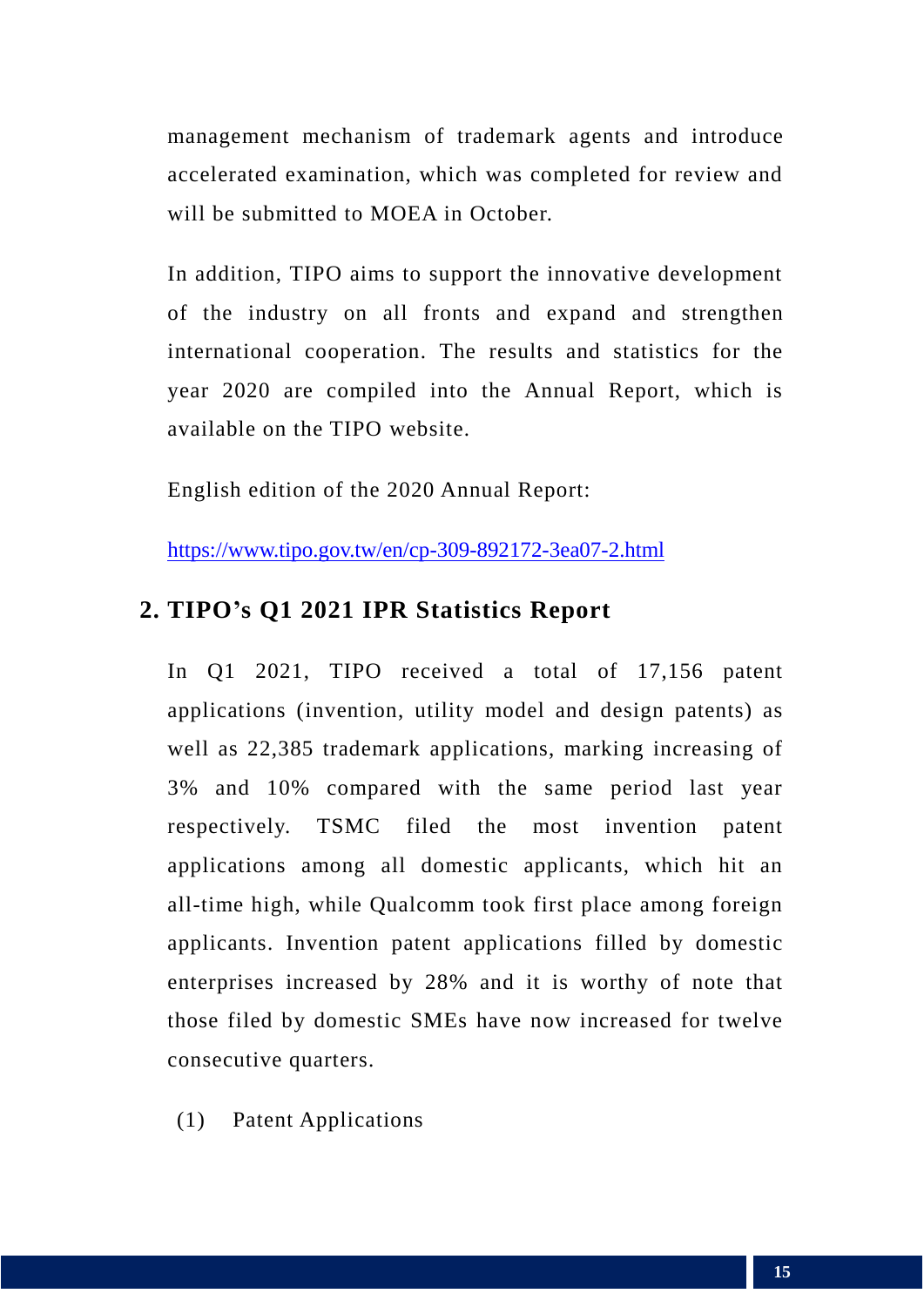TIPO received a total of 11,888 invention patent applications among the three patent types. The numbers of domestic and foreign applications both increased, comparing to the same period last year. It is worth mentioning that domestic applications grew by 19%, which was the main factor contributing to the significantly increasing number of invention patent applications. On the other hand, there was a downward trend in utility model and design patent application numbers.

Invention patent applications filed by domestic enterprises (3,821) were up by 28% compared to the same period last year and accounted for 81% of all patent applications filed. Also, invention patent applications filed by large enterprises and SMEs saw a growth of 31% and 16% respectively. Comparing to the same quarter and same period last year, those filed by SMEs have increased for twelve quarters straight even when the world is still under the impact of the COVID-19 pandemic.

As for domestic applicants, TSMC filed the most applications (678), setting a high record that outnumbered other domestic applicants for eight quarters straight, while ACER ranked No.1 in filing design patent applications (21 cases).

As for foreign applications, Japan led with 3,376

16 **16** 16 16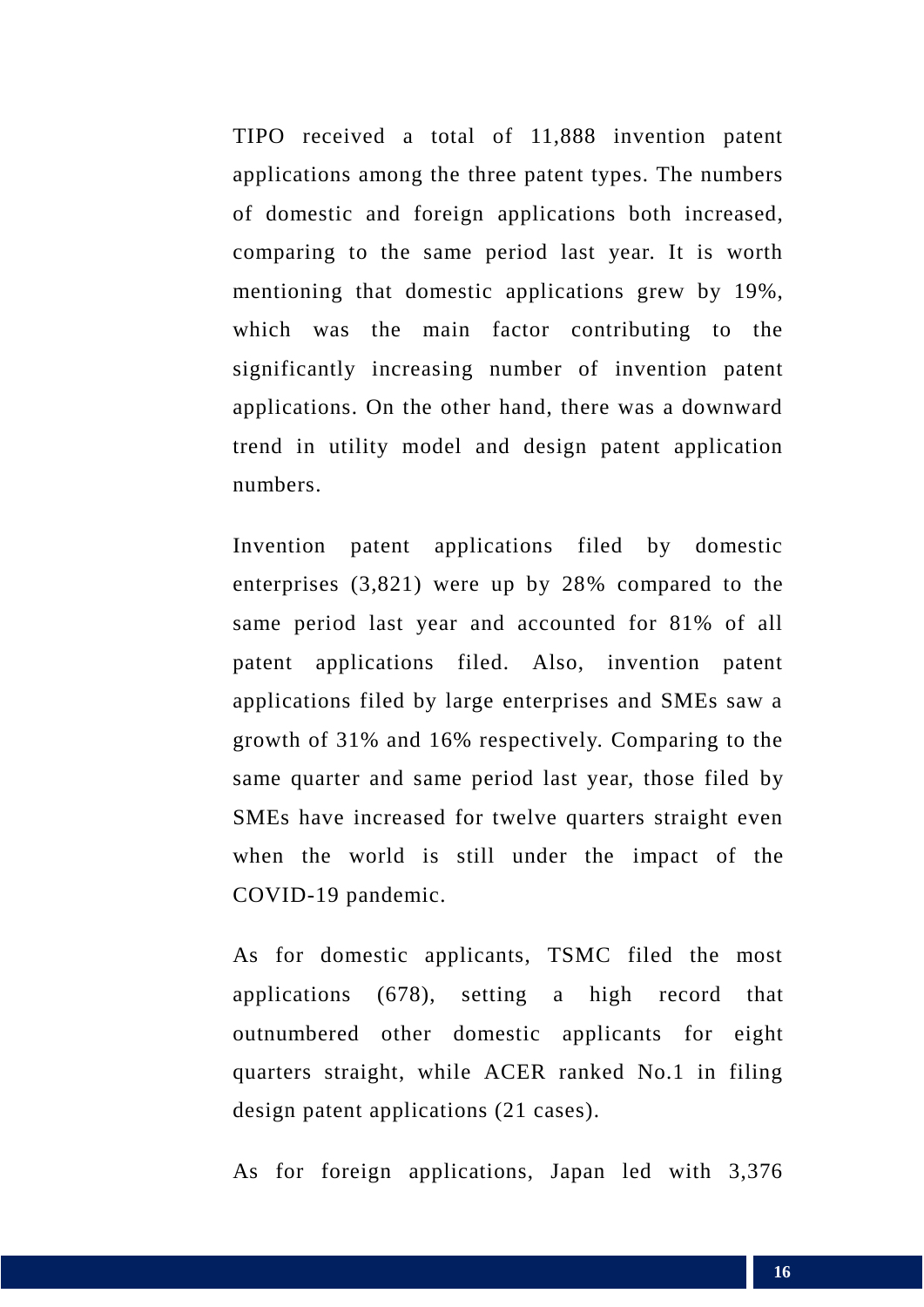invention patent applications and 259design patent applications, while Mainland China filing the most utility model patent applications (185). However, as for the patent applicants, Qualcomm and Harry Winston topped the list of filing 215 invention patents applications and 42 design patent applications respectively.

(2) Trademark Applications

22,385 (28,827 by class) trademark applications were filed and the number increase by 10%, compared to the same period last year. Domestic and foreign trademark applications both went up by 13% and 3% respectively.

In terms of patent application classifications, domestic applicants filed the most applications (3,205) in class 35 (advertising, business operations, retail and wholesale services, etc.), while foreign applicants from Mainland China filing the most applications (983 out of 1,029 applications) in Class 9 (computer and technology products, etc.).

In terms of domestic applicants, Uni-President and KING CAR GROUP ranked the top 10 applicants both in Q1 2020 and 2021; as BUNNY GIRL LIMTED, which is never on the list in Q1 2020, and FULL COMFORT CO., LTD. ranked first and second respectively among foreign applicants.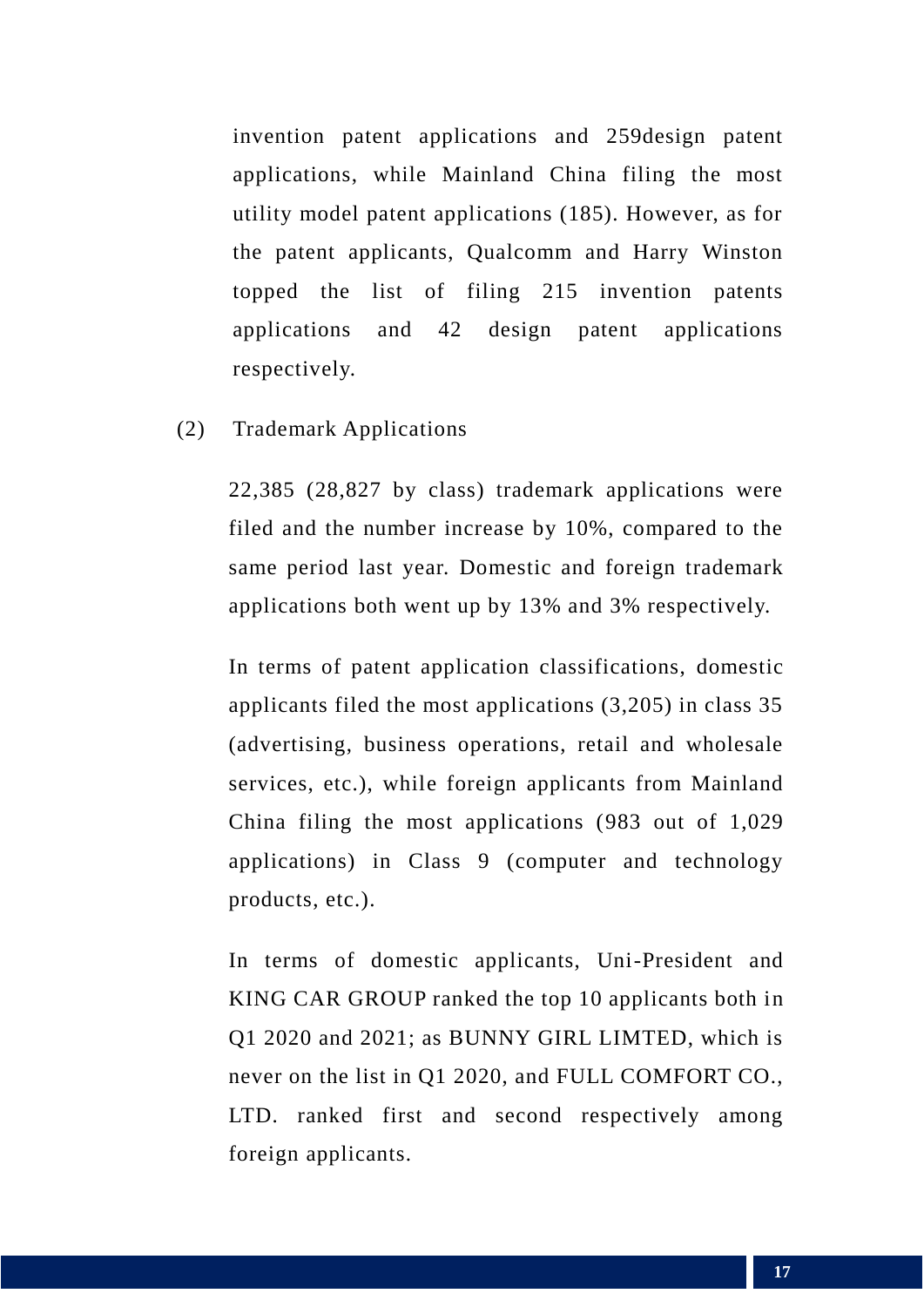A total of 5,255 domestic trademark applications classified under "Agricultural Foodstuffs" were filed by domestic applicants, a much higher number than other industries. Foreign applicants filed the most under the "Health and Medical Affairs" industry at the number of 1,761, outperforming other industries.

TIPO's Q1 2021 IPR Statistics Report (In Mandarin):

[https://www.tipo.gov.tw/tw/dl-278080-ed31dc552aa64ea8b1f908f4834d0](https://www.tipo.gov.tw/tw/dl-278080-ed31dc552aa64ea8b1f908f4834d084f.html) [84f.html](https://www.tipo.gov.tw/tw/dl-278080-ed31dc552aa64ea8b1f908f4834d084f.html)

## **3. Podcast Channel** *Copyright x I Support Originals* **on Major Platforms**

To raise public awareness on copyrights and copyright protection, TIPO has established the exclusive podcast channel *Copyright x I Support Originals* on major platforms. The show invites creators from all walks of life to share everyday copyright cases with the audience, helping the listeners to better understand copyright issues in various fields.

This channel has successively invited illustrators, writers, and teaching instructors from Teach for Taiwan, a non-profit organization that dedicates itself to improve education equality in Taiwan. They have shared with the audience details to pay closer attention to when using pictures found on the Internet, survival strategies for novice writers, and copyright issues that teachers may encounter. TIPO is planning to invite founders from curation companies, professional lawyers, and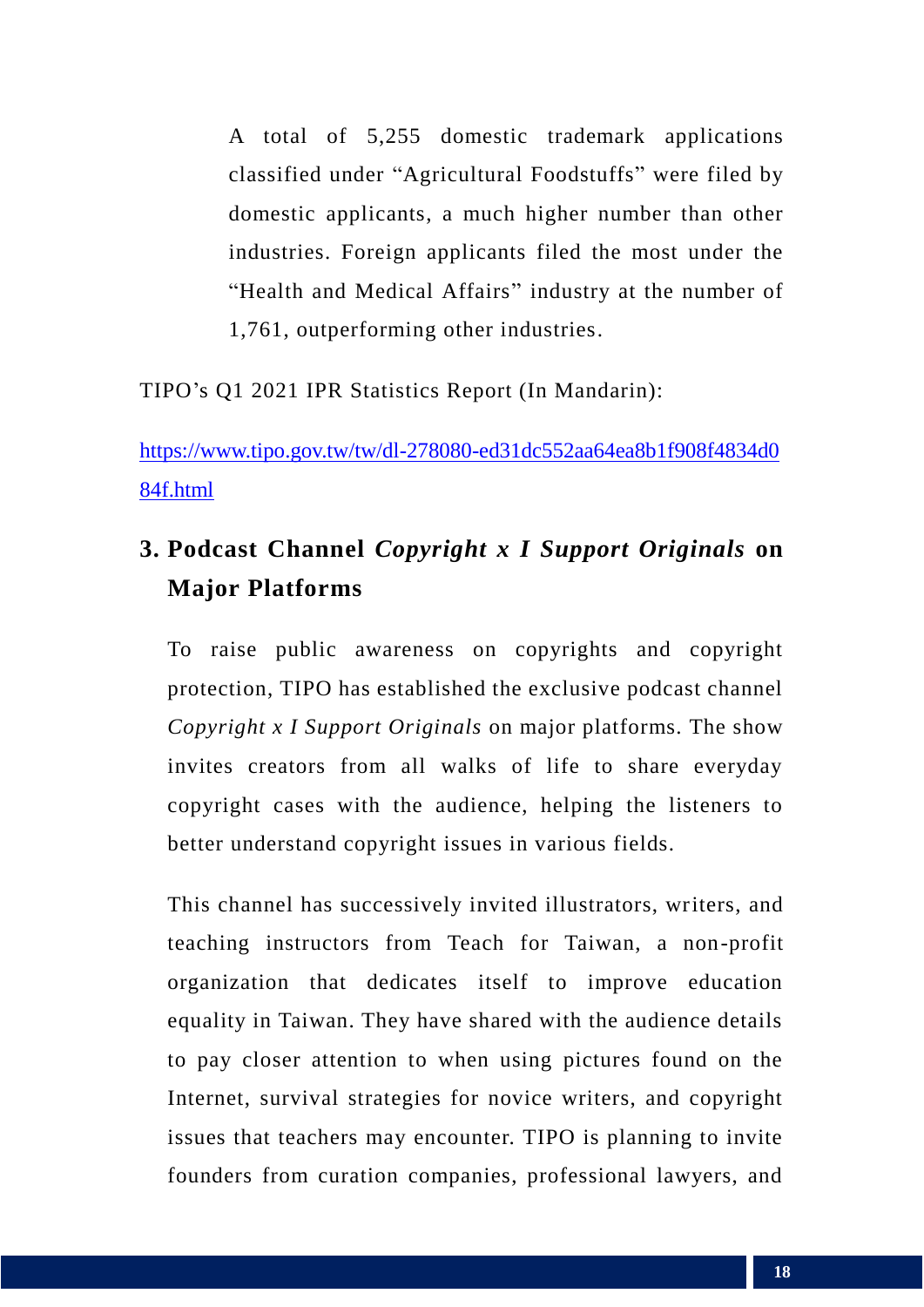well-known online film critics to share their practical experiences as well. Subscribe to be the podcast and enjoy!

Link to the Podcast *Copyright x I Support Originals* (in Mandarin):

Apple Podcast : https://reurl.cc/ZQ0Obp

Google Podcast: https://reurl.cc/NXkjGn

SoundsOn: https://sndn.link/podcasttipo

Spotify:https://open.spotify.com/show/713fvZAV3MIodmXSpgYnr7

KKbox:[https://podcast.kkbox.com/channel/Cl43WzO7jMyfL54MZS](about:blank#_blank)

## **4. TIPO hosted 2021 Seminar Series on Trademark Laws**

From April  $29<sup>th</sup>$  to May  $11<sup>th</sup>$ , TIPO held the seminar series on trademark laws in Taipei, Taichung, Kaohsiung and Tainan respectively, a total of 4 seminars and 308 participants.

The seminars mainly focused on issues that enterprises should pay attention to, the opportunities they should grasp when planning global brand strategies, as well as the abilities they should develop when handling the issue of trademark squatting.

In terms of trademark squatting, the seminars introduced practices for handling bad-faith trademark filings in Taiwan, the European Union, the United States, Japan and Mainland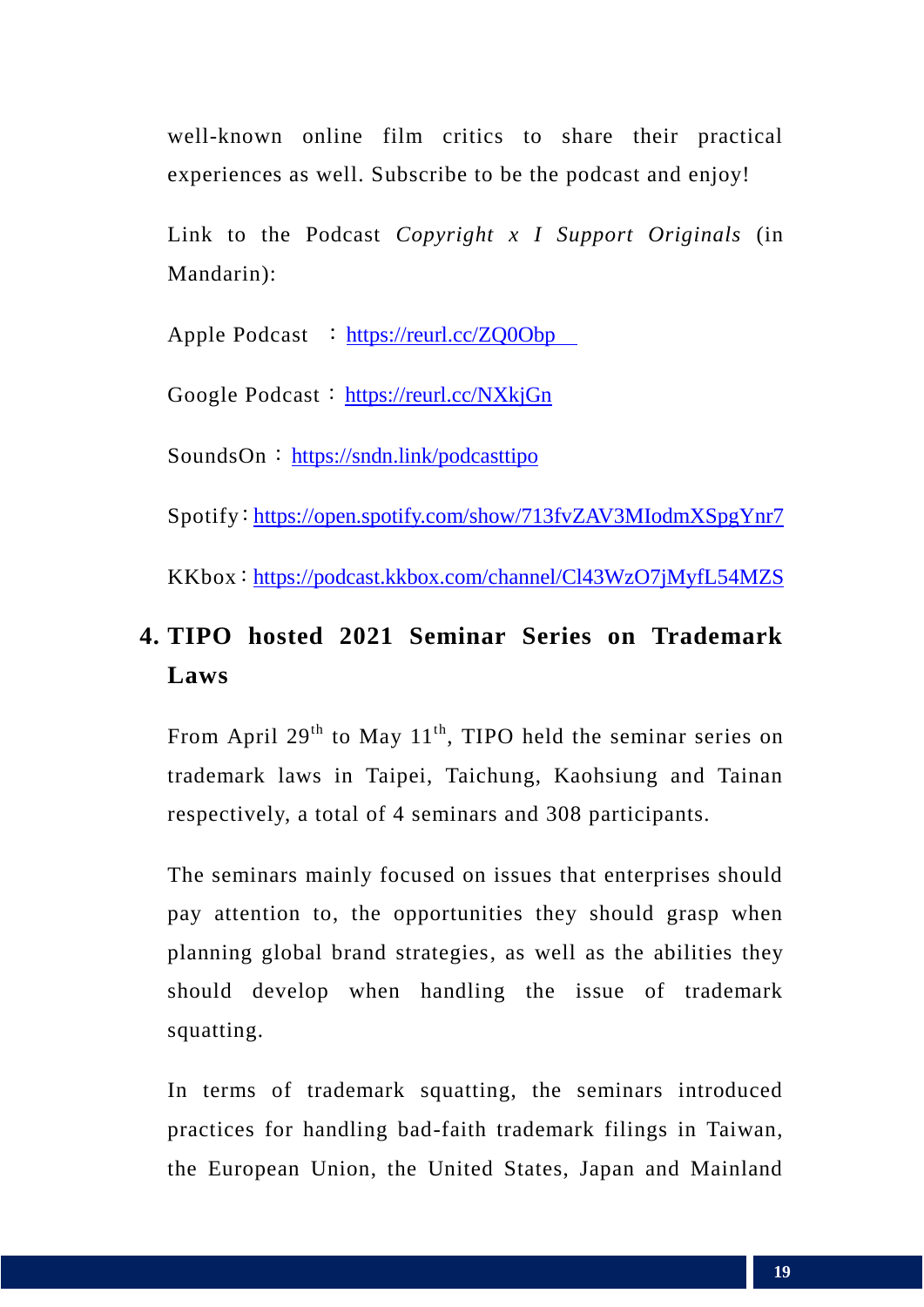China as well as offering actual case analyses, for example, FLANAX trademark dispute in the United States, OUTSOURCE 2 INDIA in the European Union, JORDAN and MUJI in Mainland China, and Red Bull in Japan. Thus, the enterprises can better understand trademark laws and regulations, examination practices, and trends in court decisions in each of the aforementioned countries (regions).

## **5. Updated Information under "Trademark Agent" Available on the TIPO Website!**

TIPO replaced the "Trademark Agent" section of the official website with "Business of Trademark Agents" and updated the reference list of trademark agents that have 20 or more applications for trademark registration per year for 5 consecutive years. This section will be updated annually.

"Business of Trademark Agents" Section:

<https://www.tipo.gov.tw/en/lp-644-2.html>

## **6. SME Trade Secrets Protection Mechanism Checklist Available!**

To assist SMEs with reviewing and improving their trade secret protection mechanism, TIPO compiled a *SME Trade Secrets Protection Mechanism Checklist*, made available under the "Trade Secrets" subsection on the TIPO website on June 11<sup>th</sup>, 2021.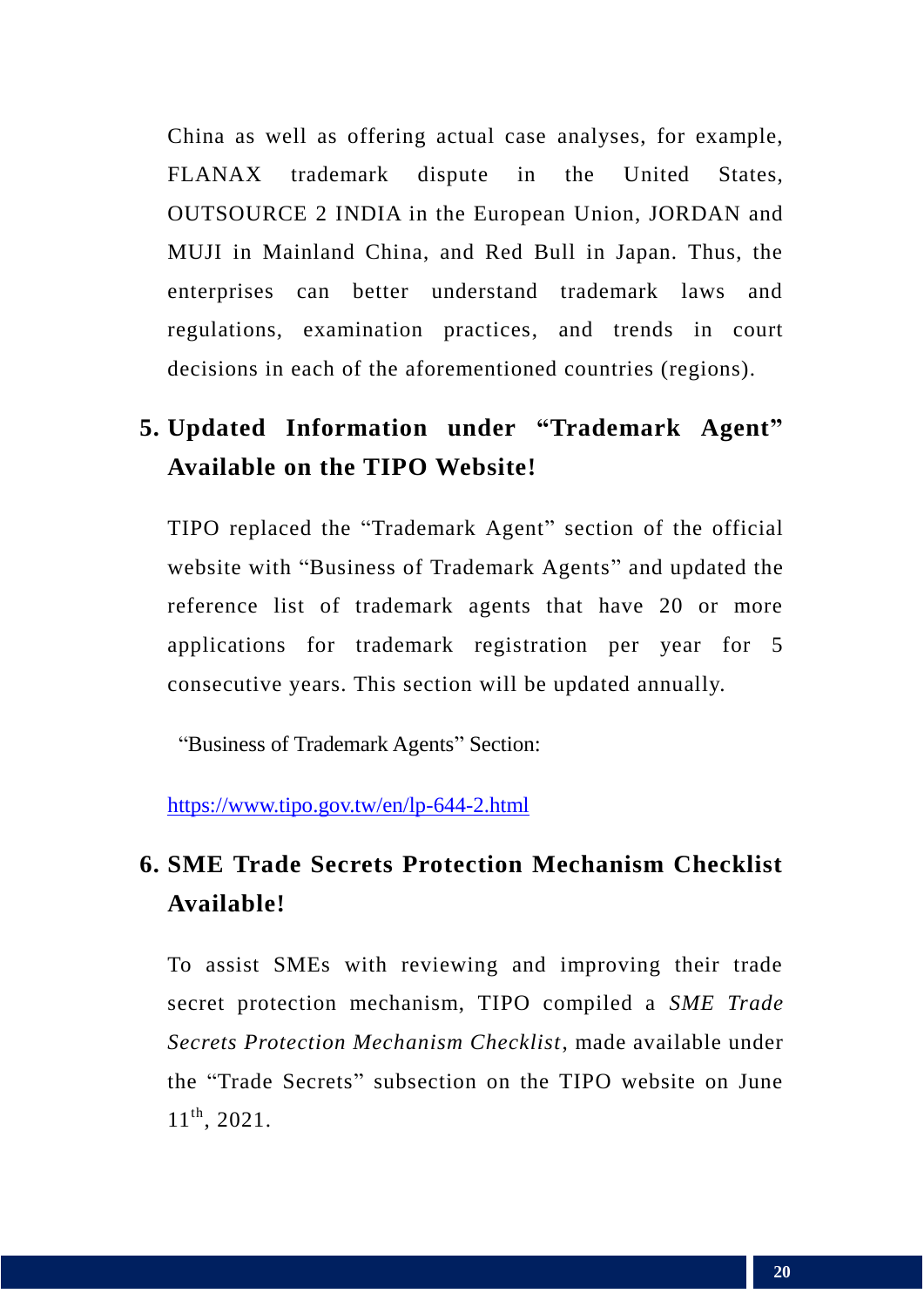This checklist contains 5 major parts, including trade secrets policy, employee management, paper and electronic file management, educational training and audit, and outsourcing and collaborative staff management. This checklist, consisting of 10 items and 67 indicators, is available on the TIPO website (mandarin webpage).

SME Trade Secrets Protection Mechanism Checklist (in Mandarin):

[https://www.tipo.gov.tw/tw/dl-278336-383b5349c8c54dcd86f2da765b](https://www.tipo.gov.tw/tw/dl-278336-383b5349c8c54dcd86f2da765b59d265.html) [59d265.html](https://www.tipo.gov.tw/tw/dl-278336-383b5349c8c54dcd86f2da765b59d265.html)

## **7. TIPO subsidizes Chinese National Federation of Industries' Seminar on AI and Pharmaceutical patents in Mainland China**

The updated version of the Guidelines for Patent Examination issued by China National Intellectual Property Administration (CNIPA) took effect on February  $1<sup>st</sup>$ , 2020. The guidelines addressed prominent issues in the artificial intelligence field. In addition, this June (2021), Mainland China will promulgate the fourth amendment to the Patent Law, introducing patent term extension for drugs and an early patent dispute resolution mechanism.

To help Taiwanese businessmen and domestic entrepreneurs better understand the recent changes in Chinese IP laws, TIPO subsidized Chinese National Federation of Industries (CNFI) to host the *Seminar on AI with High Patent Value in Mainland*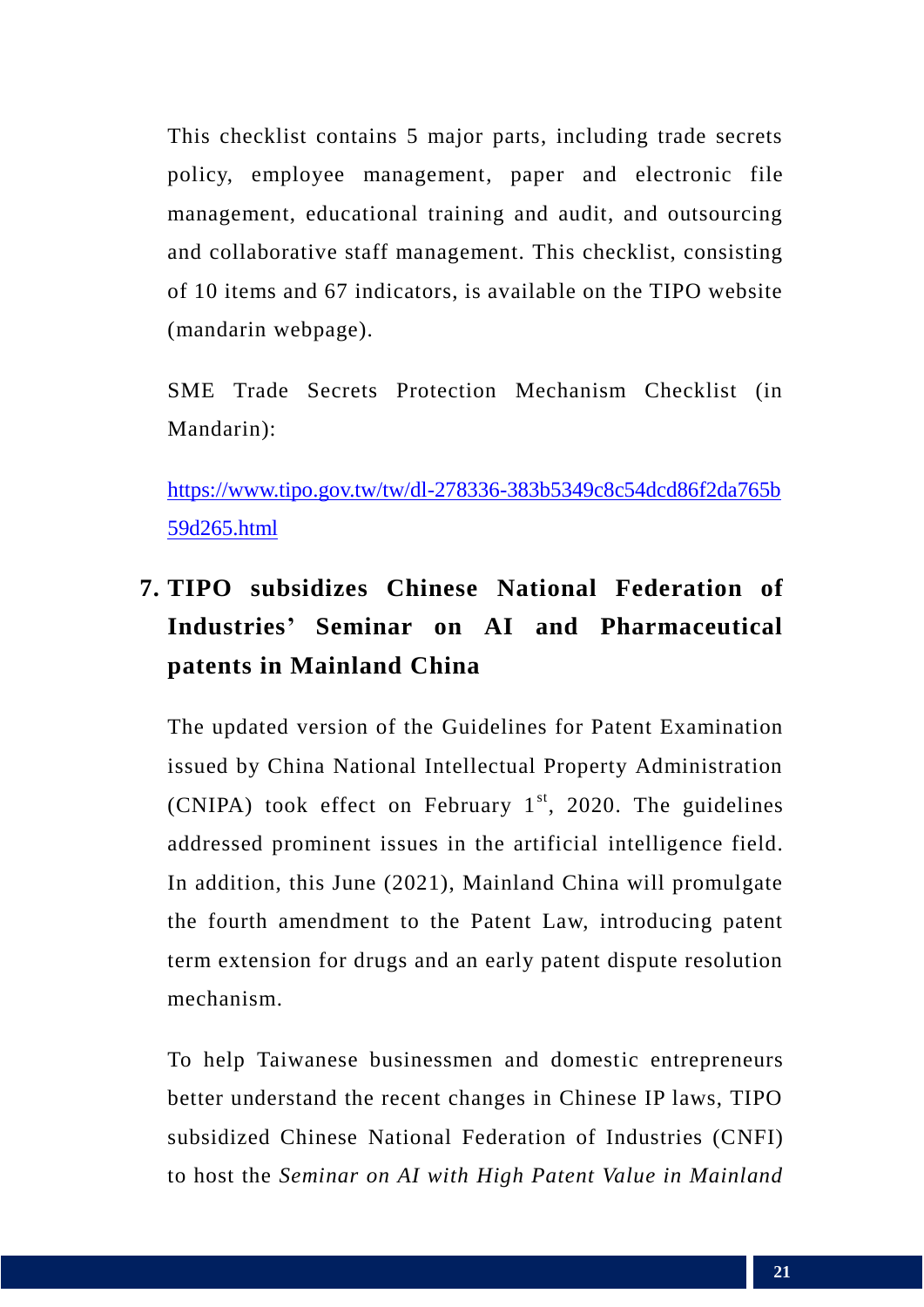*China* and *Seminar for the opportunities and Challenges to Pharmaceutical Patents in Mainland China* on May 25<sup>th</sup> and June 4<sup>th</sup> respectively. Patent attorneys and experts in the AI and pharmaceutical industries from Mainland China are invited to conduct in-depth analysis and discussion on how new amendments will impact the AI and pharmaceutical industries.

## **8. TIPO Subsidizes Chinese National Federation of Industries' Online Seminar on Interpretations and Practices of the Amendments Concerning Malicious Trademark Registrations in Mainland China**

Mainland China's fourth amendment to the Trademark Law that took effect on November  $11<sup>th</sup>$  of 2019 aimed to curb bad faith trademark filings. The State Administration for Market Regulation (SAMR) issued the Provisions on Regulating Trademark Registration Application and provided a list of comprehensive criteria to judge whether the trademark registration applications are regarded as malicious.

TIPO subsidized the CNFI to host the *Online Seminar on Interpretations and Practices of the Amendments Concerning Malicious Trademark Registrations in Mainland China* on June  $23<sup>rd</sup>$  to help Taiwanese businessmen and domestic enterprises better understand relevant regulations.

#### **9. Ministry of Education's TANet Report Portal**

The Ministry of Education (MOE) has established a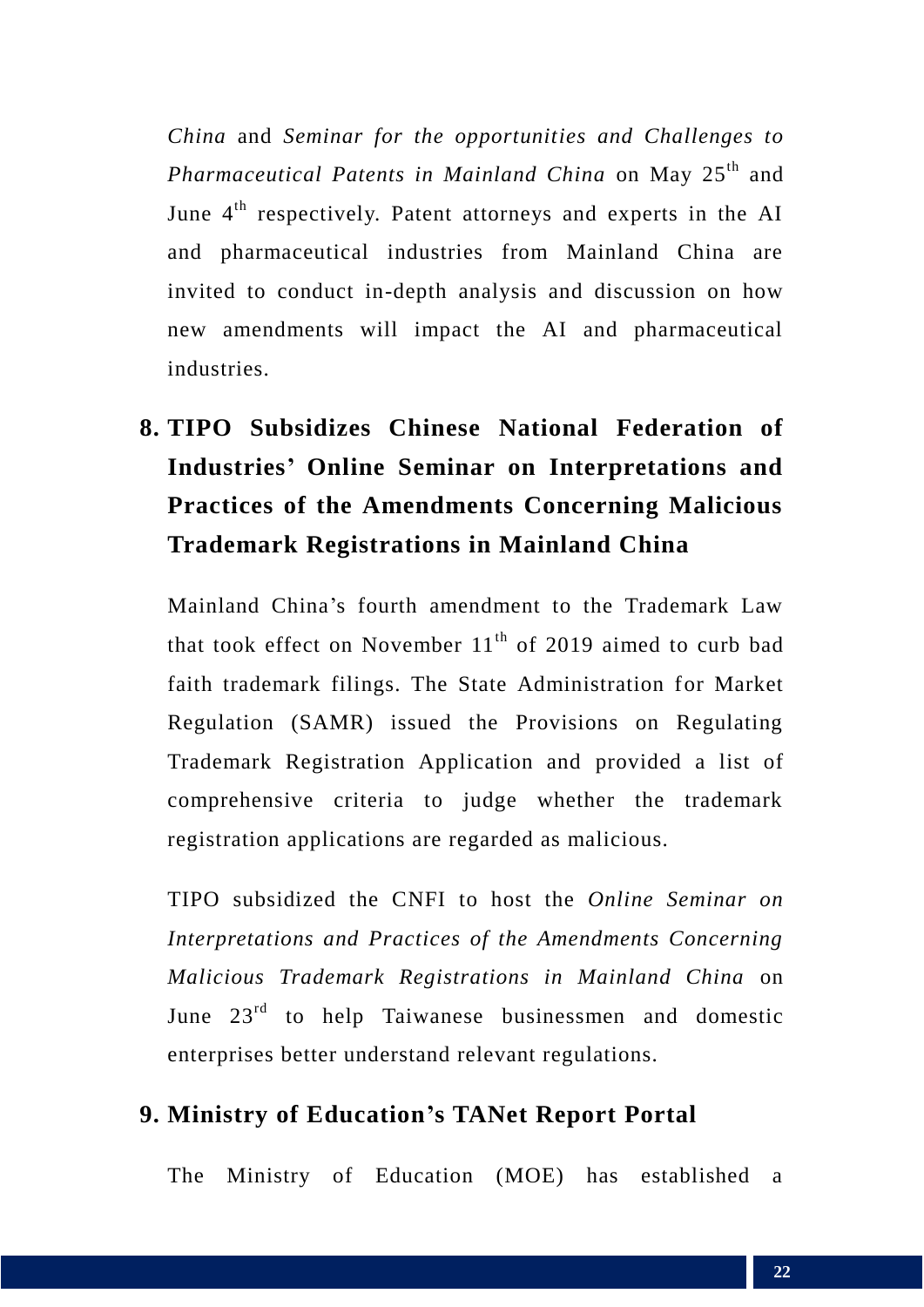mechanism to report suspected copyright infringement on college and university campuses. A dedicated TANet (Taiwan Academic Network) report portal [\(abuse@moe.edu.tw\)](mailto:abuse@moe.edu.tw) was also provided to accept rights holders' reports on foreign textbook infringement cases on the Internet.

## **10.Implementation Overview of the Protection Act for the Traditional Intellectual Creations of Indigenous Peoples by the Council of Indigenous Peoples**

Ever since the official implementation of the Protection Act for the Traditional Intellectual Creations of Indigenous Peoples took effect in 2015 till June of 2021, 151 applications for exclusive rights have been received and compiled into 123 cases, of which 89 cases (72%) have been completed, 21 cases (17%) are pending considerations, 8 cases (7%) have been withdrawn, and 5 cases (4%) have been dismissed or rejected. Of the 89 cases completed, 79 (89%) were granted exclusive rights, 2 (3%) were scheduled to be granted exclusive rights in July, 4 (4%) were reexamined, and 4 (4%) were rejected.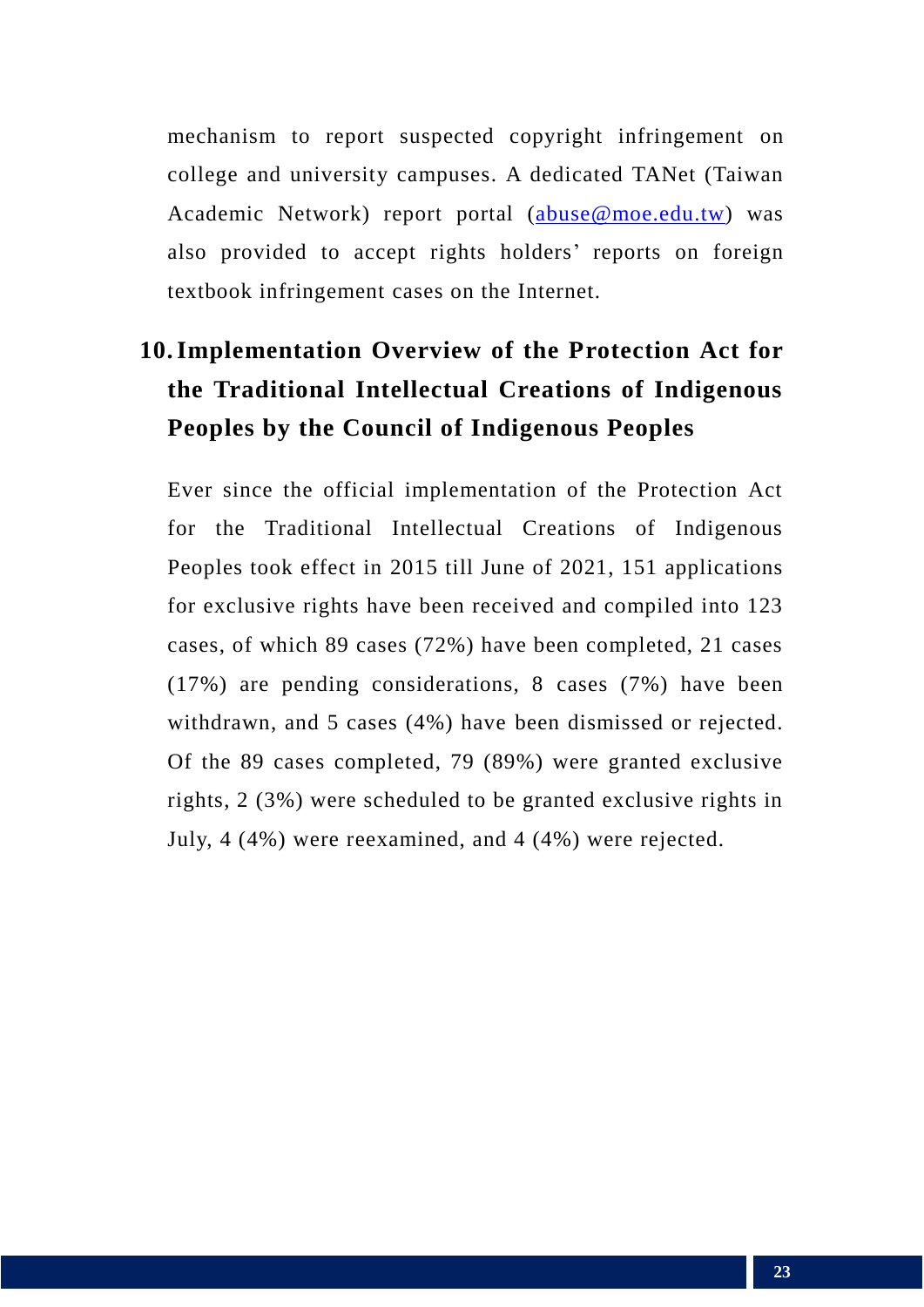## **Law Enforcement Results and Statistics**

#### **The National Police Agency of the Ministry of the Interior**

#### **Law Enforcement**

From April to June 2021, 445 cases and 565 persons were investigated for violation of the Copyright Act, 510 cases and 665 persons for violation of the Trademark Act, and 5 cases and 9 persons for violation of the Trade Secrets Act. 960 cases involving 1,239 suspects were investigated for various types of infringement, and all of them were referred to district prosecutors' offices for further investigation in accordance with the regulations.

## **Statistics for IP Infringement Cases by the National Police Agency, NPA**

| Unit: case/person |
|-------------------|
|-------------------|

| Year                 | Total                             |        | Trademark       |        |                 | Copyright   | Trade secret |                 |           |  |
|----------------------|-----------------------------------|--------|-----------------|--------|-----------------|-------------|--------------|-----------------|-----------|--|
|                      | No. of                            | No. of | No. of          | No. of | No. of          | No. of      | No. of CDs   | No. of          | No. of    |  |
|                      | Cases<br>Cases<br><b>Suspects</b> |        | <b>Suspects</b> | Cases  | <b>Suspects</b> | Confiscated | Cases        | <b>Suspects</b> |           |  |
|                      |                                   |        |                 |        |                 |             |              |                 |           |  |
| 2021                 | 1,866                             | 2,447  | 1,000           | 1,269  | 857             | 1,161       |              | 9               | 17        |  |
| Jan.-Jun.            |                                   |        |                 |        |                 |             |              |                 |           |  |
| 2020                 |                                   |        |                 |        |                 |             |              |                 |           |  |
| Jan.-Jun             | 1,767                             | 2,148  | 977             | 1,147  | 784             | 982         | 45           | 6               | 19        |  |
| Percentage<br>Change | 5.60%                             | 13.92% | 2.35%           | 10.64% | 9.31%           | 18.23%      | $-100.00\%$  | 0.50%           | $-10.53%$ |  |

Source: National Police Agency (NPA), Ministry of the Interior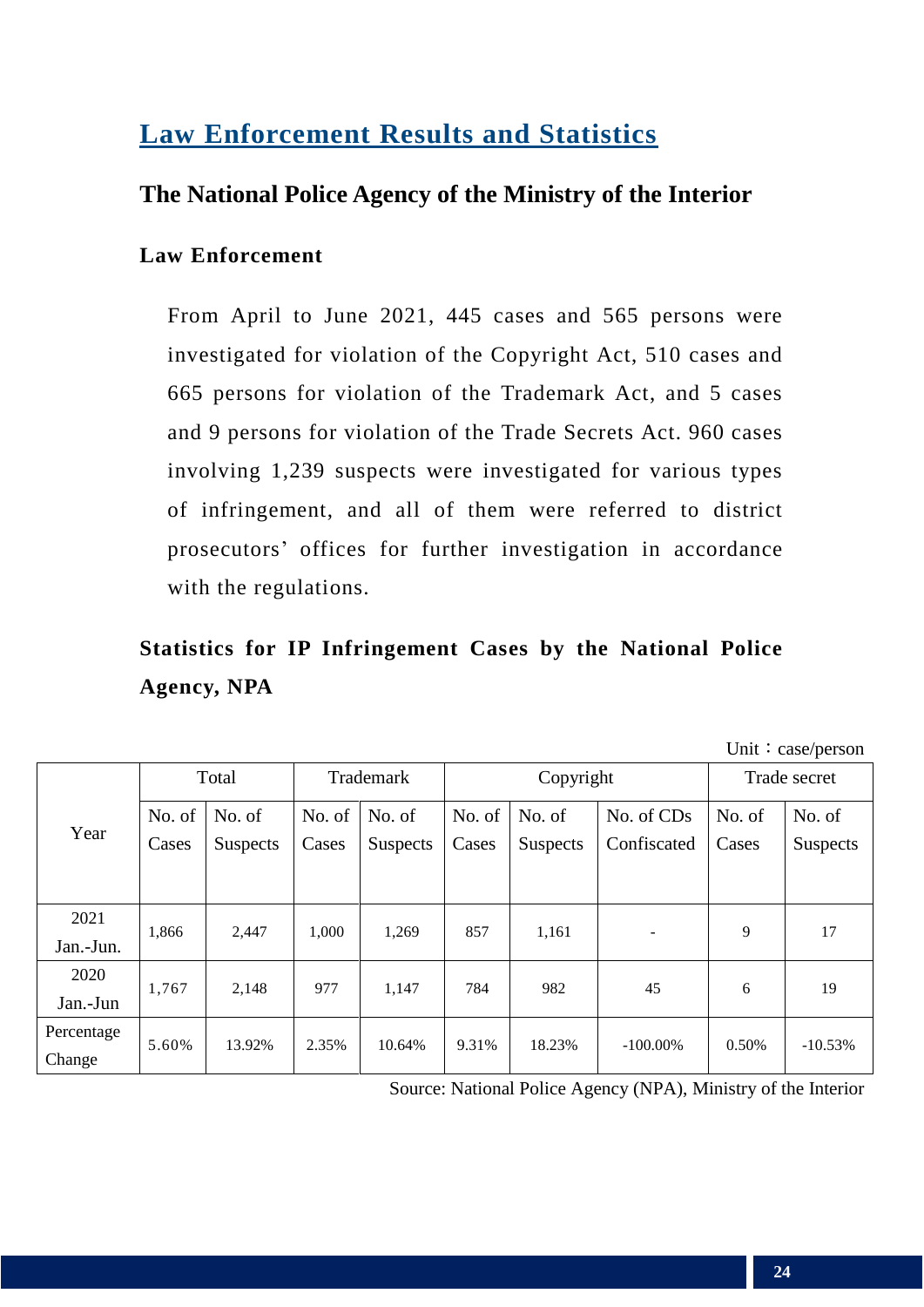#### **Taiwan High Prosecutors Office (THPO)**

#### **Law Enforcement**

- 1. From April to June, there were 440 persons among 411 cases suspected of committing crimes in all the prosecutors' offices, of which 120 persons across 101 cases were prosecuted according to usual procedures, 146 persons across 144 cases were sentenced by summary judgment, 138 persons across 131 cases were punished by deferred prosecution, and 36 persons across 35 cases were not prosecuted nor punished by the court's sua sponte motion. The number of defendants convicted by the court from April to June was 236, with a conviction rate of 92.19%.
- 2. The number of prosecutions (including applications for summary judgment) and convictions in cases of infringement of intellectual property rights compared to the same period in 2020 are as follows: from April to June 2021, the number of prosecutions was 266, compared to 437 in the same period in 2020, there is a decrease of 171 (39.13%); the number of convictions was 236 in 2021, compared to 294 in 2020, a decrease of 58 (19.73%).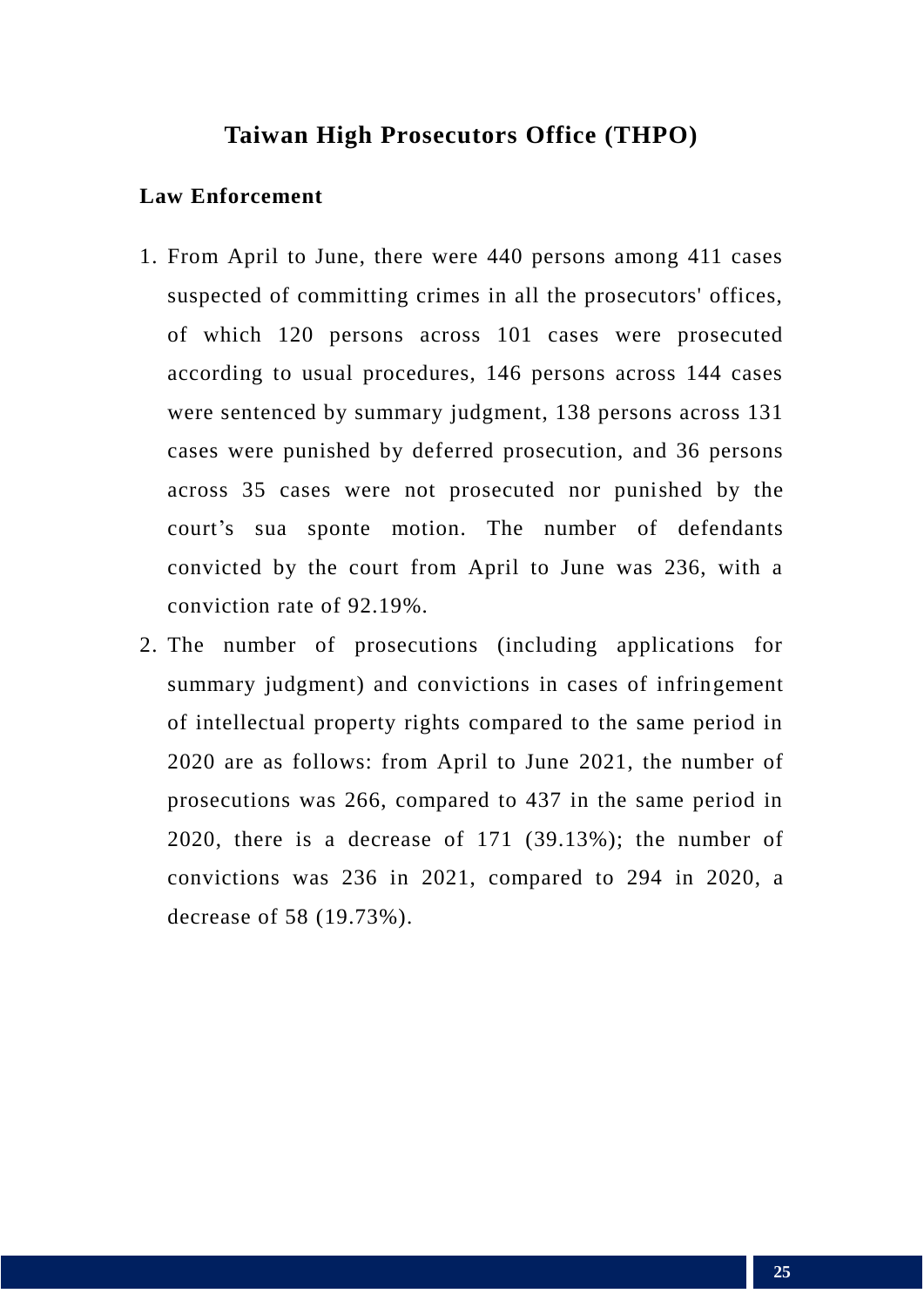#### **Statistics for Final Court Decisions on IP Cases Brought by Various District Prosecutors Offices**

Unit: Person

| Categories | Year              | <b>Results of Court Rulings</b> |           |                             |                           |                  |                                |           |              |                          |           |                |             |                          |
|------------|-------------------|---------------------------------|-----------|-----------------------------|---------------------------|------------------|--------------------------------|-----------|--------------|--------------------------|-----------|----------------|-------------|--------------------------|
|            |                   |                                 | Sentence  |                             |                           |                  |                                |           |              |                          |           | Not to         |             |                          |
|            |                   | Total                           | Subtotal  | Months<br>Under<br>$\sigma$ | $6 - 12$<br><b>Months</b> | $1-2$<br>Year(s) | Over<br>$\mathcal{L}$<br>Years | Detention | <b>Fines</b> | Remitted                 | Acquitted | Prosecuted     | Turned Down | Others                   |
| Total      | 2021              |                                 |           |                             |                           |                  |                                |           |              |                          |           |                |             |                          |
|            | Jan.-Jun          | 644                             | 492       | 186                         | $\overline{\phantom{0}}$  | $\mathbf{1}$     | $\overline{\phantom{a}}$       | 297       | 8            | $\overline{\phantom{a}}$ | 43        | $\overline{4}$ | 105         | $\overline{\phantom{a}}$ |
|            | 2020              |                                 |           |                             |                           |                  |                                |           |              |                          |           |                |             |                          |
|            | Jan.-Jun          | 750                             | 563       | 185                         | 6                         | 8                | $\overline{\phantom{a}}$       | 340       | 24           | $\overline{\phantom{a}}$ | 49        | 7              | 131         | $\overline{\phantom{a}}$ |
|            | Percent<br>Change | $-14.13%$                       | $-12.61%$ | $-0.54%$                    | $-100%$                   | $-87.5%$         | $\overline{0}$                 | $-12.65%$ | $-66.67\%$   | $\Omega$                 | $-12.24%$ | $-42.86%$      | $-19.85%$   | $\overline{0}$           |

Source: Taiwan Prosecutors Office

3. In response to the rapid escalation in digital textbook piracy, the"The Working Group Meeting on the Coordination and Supervision of Investigations Relating to Intellectual Property Rights" implemented by the Taiwan High Prosecutor's Office on November  $24<sup>th</sup>$ , 2020, the prosecutors, police, and investigators were asked to make an effort in investigation activities, including but not limited to the photocopy stores around colleges and universities as well as hard copy textbooks.

#### **The Customs Administration**

#### **Law Enforcement Results**

1. The Customs Administration of the Ministry of Finance has implemented various border protection measures in accordance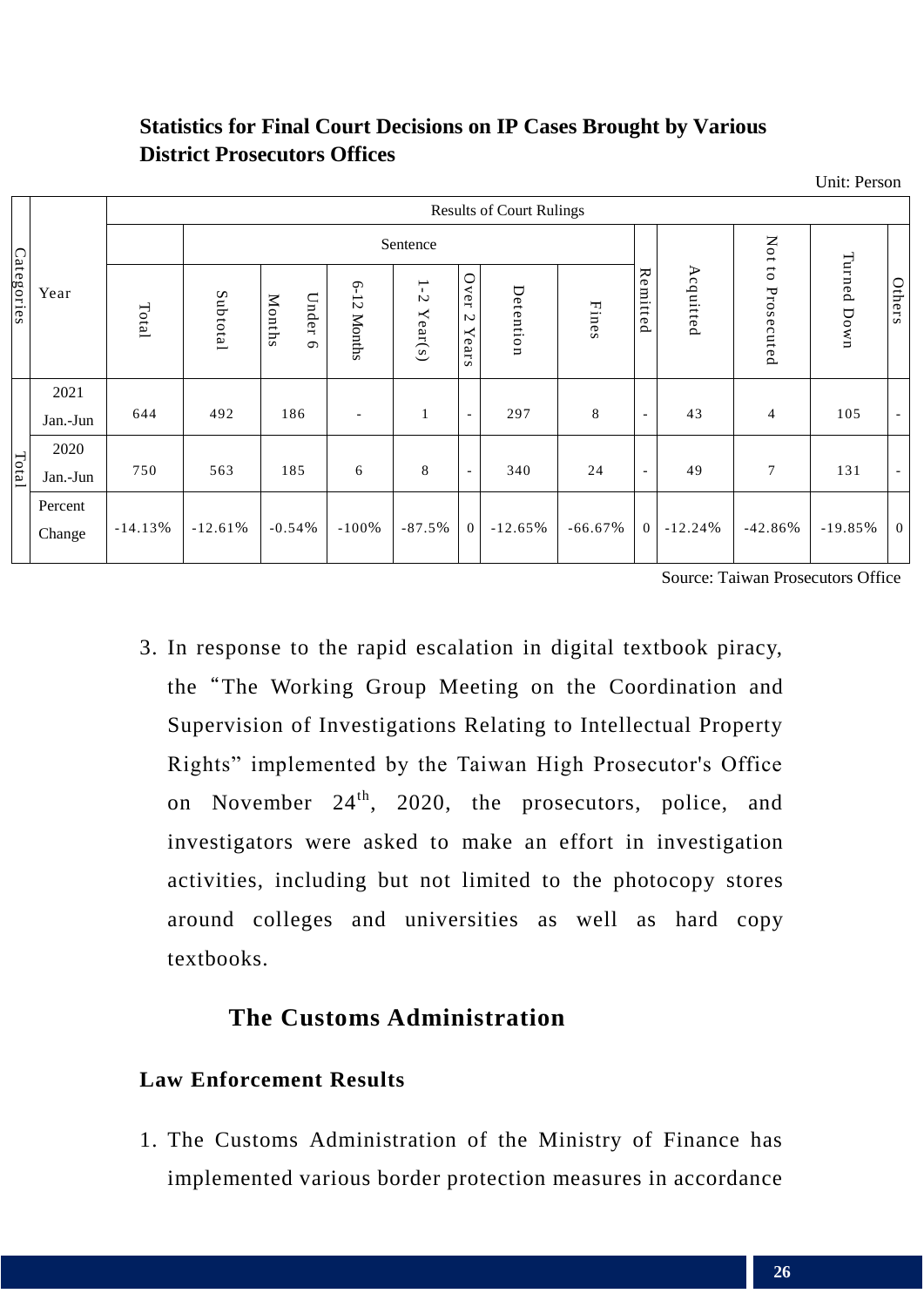with the Regulations Governing Customs Measures in Protecting the Rights and Interests of Trademark and the Operational Directions for Customs Authorities in Implementing Measures for Protecting the Rights and Interests of Patent and Copyright. From April to June, 89 cases of imports that constitute trademark infringement were investigated and 18,510 infringing items were seized.

- 2. From April to June, the Customs Administration had received 60 requests for advice protection on trademark rights, 12 requests for extending the terms for advice protection on trademark rights, and 90 requests for updating/supplementing documents and other matters, adding up to a total of 162 requests.
- 3. The Keelung Customs intercepted 222 counterfeit jackets bearing the trademark Jack Wolf-Skin on April 15<sup>th</sup>, and 170 articles of clothing bearing the trademark NIKE on May  $12<sup>th</sup>$ . The items in question have all been seized.
- 4. On April  $24<sup>th</sup>$  and May  $13<sup>th</sup>$ , Taipei Customs intercepted counterfeit goods including 27 purses bearing the trademarked LV logos and 20 pairs of slippers with ADIDAS logos respectively. The items in question have all been seized.

#### **Ministry of Justice Investigation Bureau**

#### **Law Enforcement Results**

In Q2 2021, 8 cases that involved 11 persons were investigated for infringement of intellectual property rights, all of whom were referred to district prosecutors' offices for further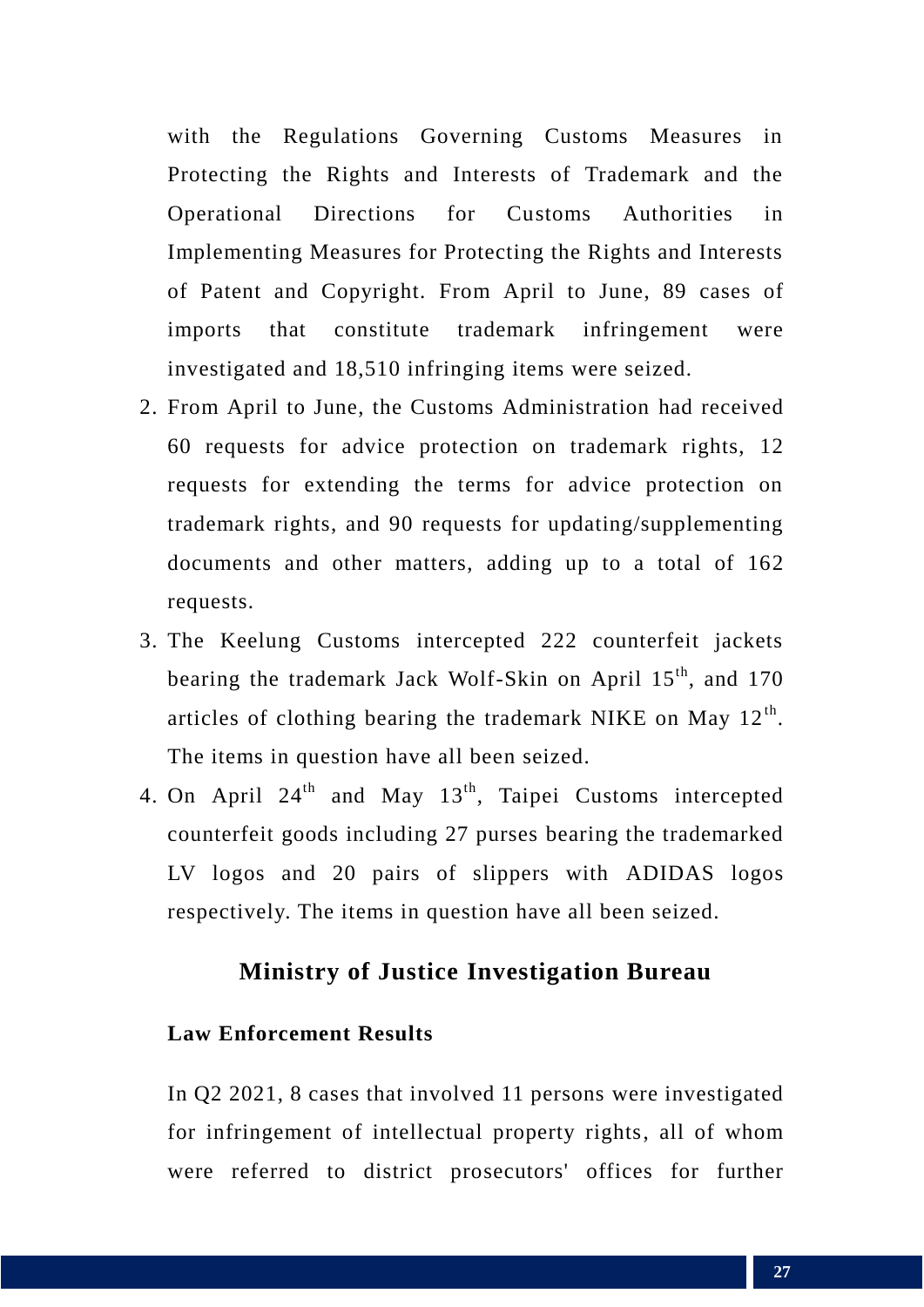investigation in accordance with the regulations. The 8 cases and 11 persons consist of 1 case and 1 person for violation of the Copyright Act, 3 cases and 5 persons for violation of the Trademark Act, and 4 cases and 5 persons for violation of the Trade Secrets Act.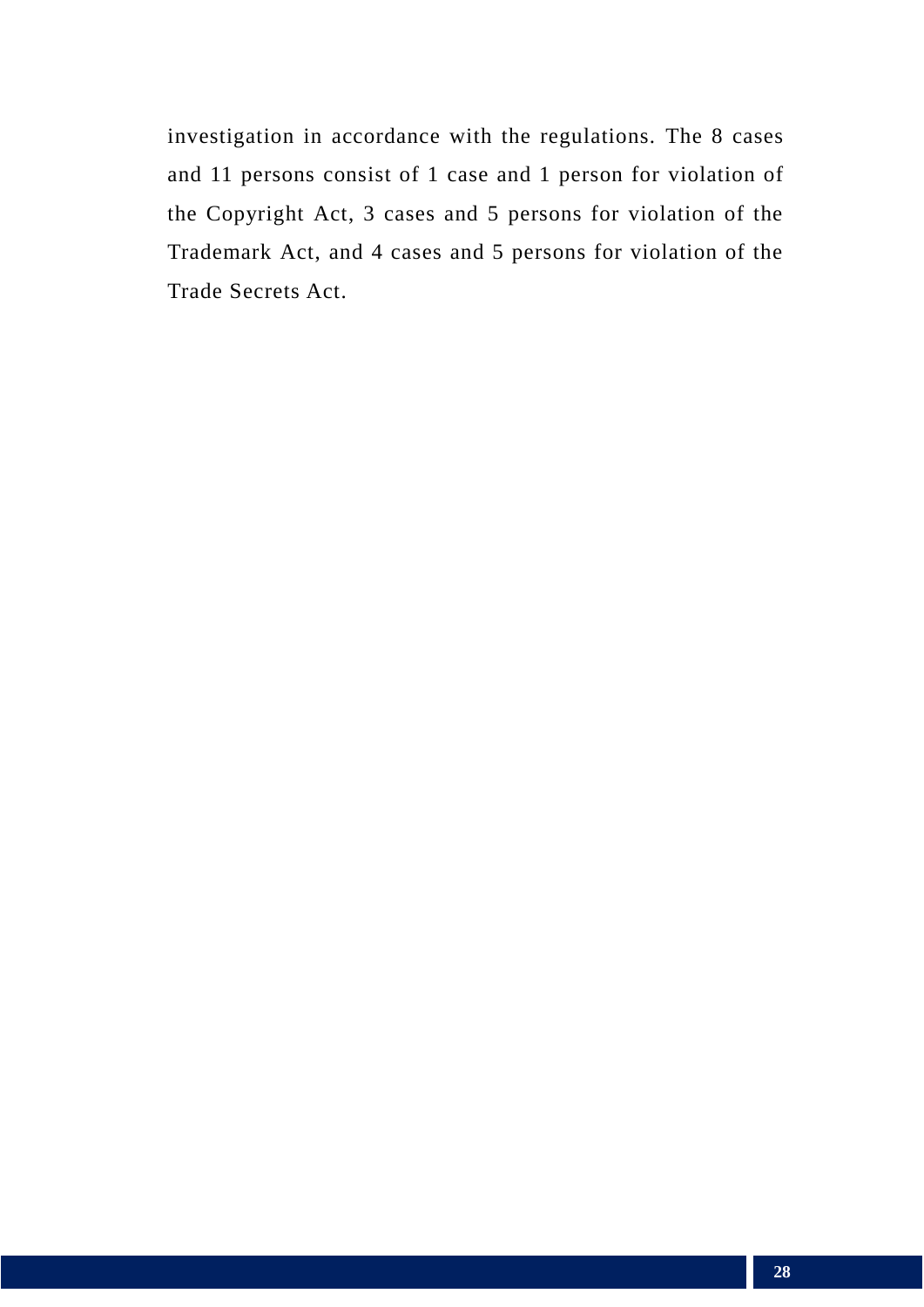## **International Exchange and Cooperation**

#### **1. Taiwan High Prosecutors Office (THPO)**

The Taiwan High Prosecutor's Office, together with the Ministry of Foreign Affairs, the American Institute in Taiwan, and the Japan-Taiwan Exchange Association, held the *2021 GCTF Virtual Conference on New Developments in IP Protection and Combating Digital Infringement,* an online international seminar from June  $17<sup>th</sup>$  to  $18<sup>th</sup>$ , focusing on the prosecution of cross-border trade secret theft cases and industry protection measures regarding trade secrets. Government officials from 20 different countries who are in charge of intellectual property protection participated in this online seminar and shared their experiences.

#### **2. The Customs Administration**

The Customs Administration continues to exchange information on counterfeiting cases with its global counterparts. In Q2 of 2021, it provided customs authorities in other countries with leads on 2 different counterfeiting cases.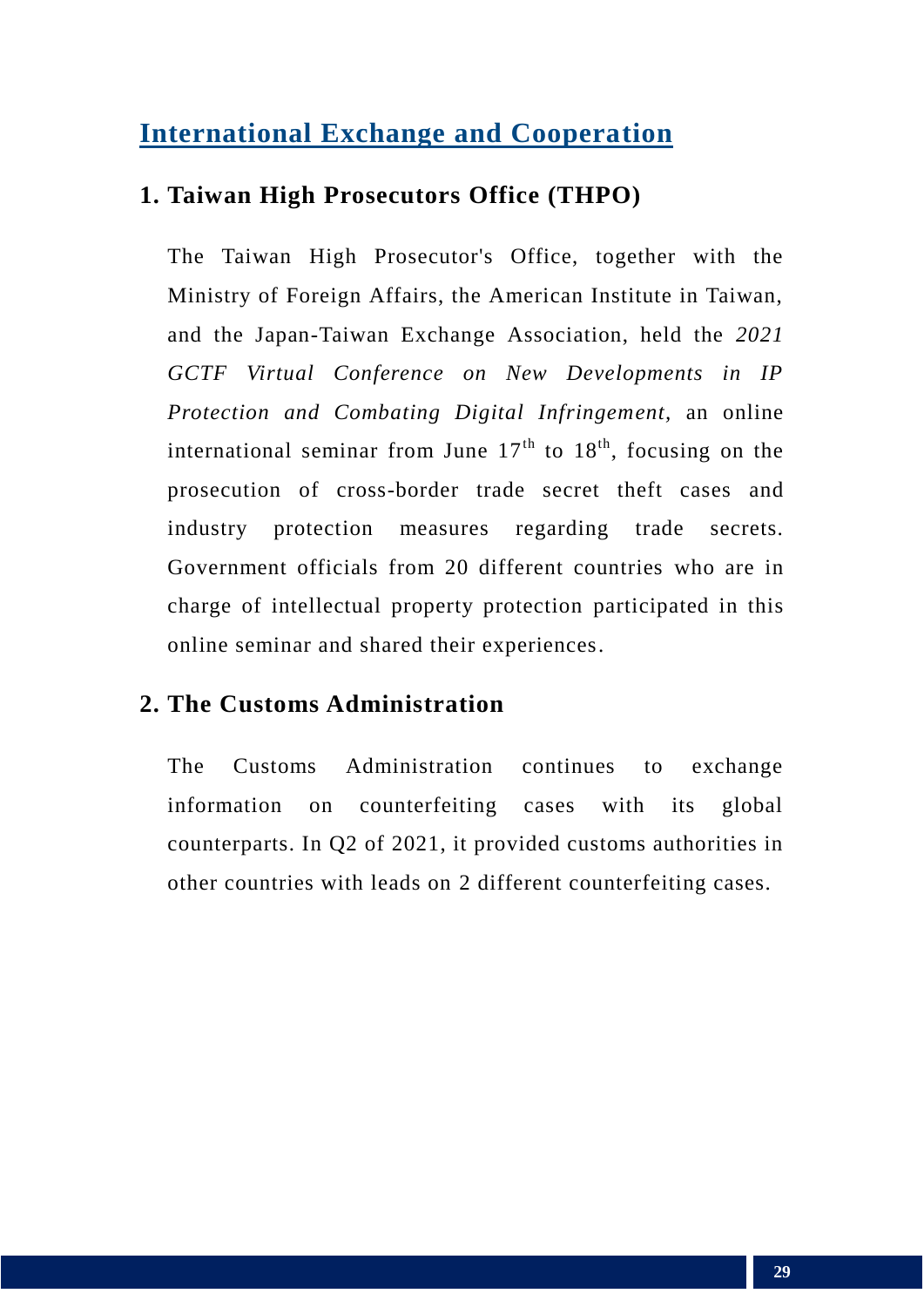## **IPR Awareness Campaigns**

## **1. The National Police Agency of the Ministry of the Interior**

The Second Special Police Corps visited a total of 18 companies in Q2 of 2021. In addition to providing information related to trade secret laws, it assisted in examining confidentiality measures and also conducted 19 courses on the Trade Secrets Act.

#### **2. Council of Indigenous Peoples**

- (1) The Council of Indigenous Peoples launched the Talent Cultivation Program for Protecting Traditional Intellectual Creations of Indigenous Peoples, scheduled from September  $1<sup>st</sup>$ , 2020 to June  $30<sup>th</sup>$ , 2021. Under the impact of the COVID-19 pandemic, the 26 approved universities and colleges have held a series of lectures, intensive courses, or credit courses online from mid-May 2021, aiming to deepen college and university students' understanding of the Protection Act for the Traditional Intellectual Creations of Indigenous Peoples.
- (2) On April  $23^{rd}$ , the Council of Indigenous Peoples and the Hualien County Siou Lin Township Office jointly held a briefing session on the "Organization of Management, Receipts and Expenditures, and Utilization of the Common Fund for the Protection of Traditional Intellectual Creations of the Truku Indigenous Peoples" to promote the meaning and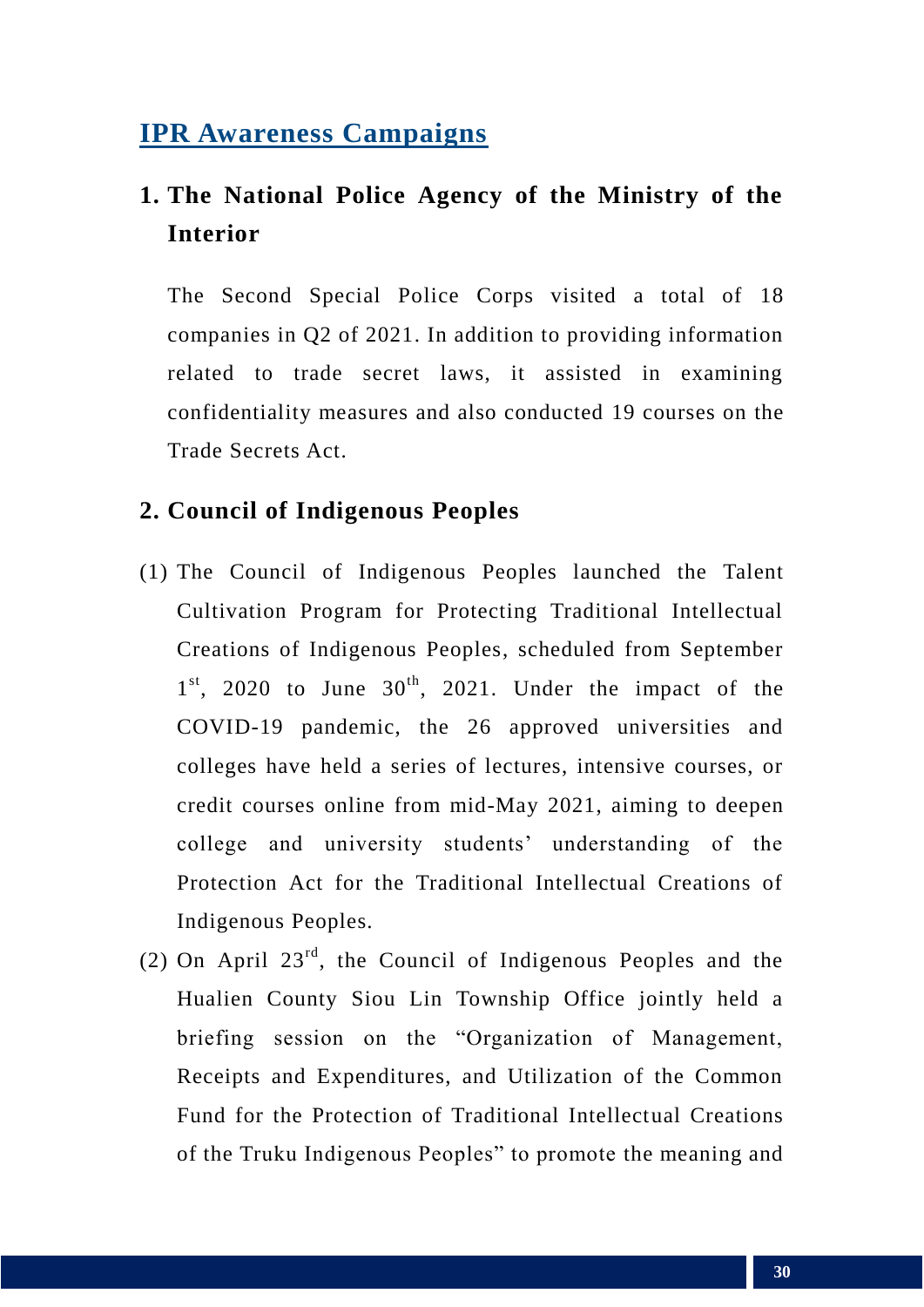practice of traditional intellectual creations protection. There were a total of 70 participants.

#### **3. Ministry of Education**

The Ministry of Education (MOE) held the National Association of College and University Librarians of the 2020 Academic year, on April  $29<sup>th</sup>$ , 2021, advocating 130 colleges and universities against using unauthorized illegal library files and paper textbooks to further ensure the protection of intellectual property rights on campus.

#### **4. TIPO**

(1) Intellectual Property Advocacy Seminars

TIPO has been accepting applications from industrial and commercial enterprises, private organizations, and schools at all levels since the end of March for the 2021 annual "IPR Expert Service Group Seminar", which will be addressing issues of concern including patents, trademarks, copyrights, and trade secrets. For the 37 seminars held before the end of June, free lectures and on-site consultation services were both available.

(2) Campus IPR Protection Task Force

TIPO formed the "Campus IPR Protection Task Force," consisting of 62 seed instructors from 17 universities, to promote the concept of intellectual property rights in elementary, junior high, and high schools (including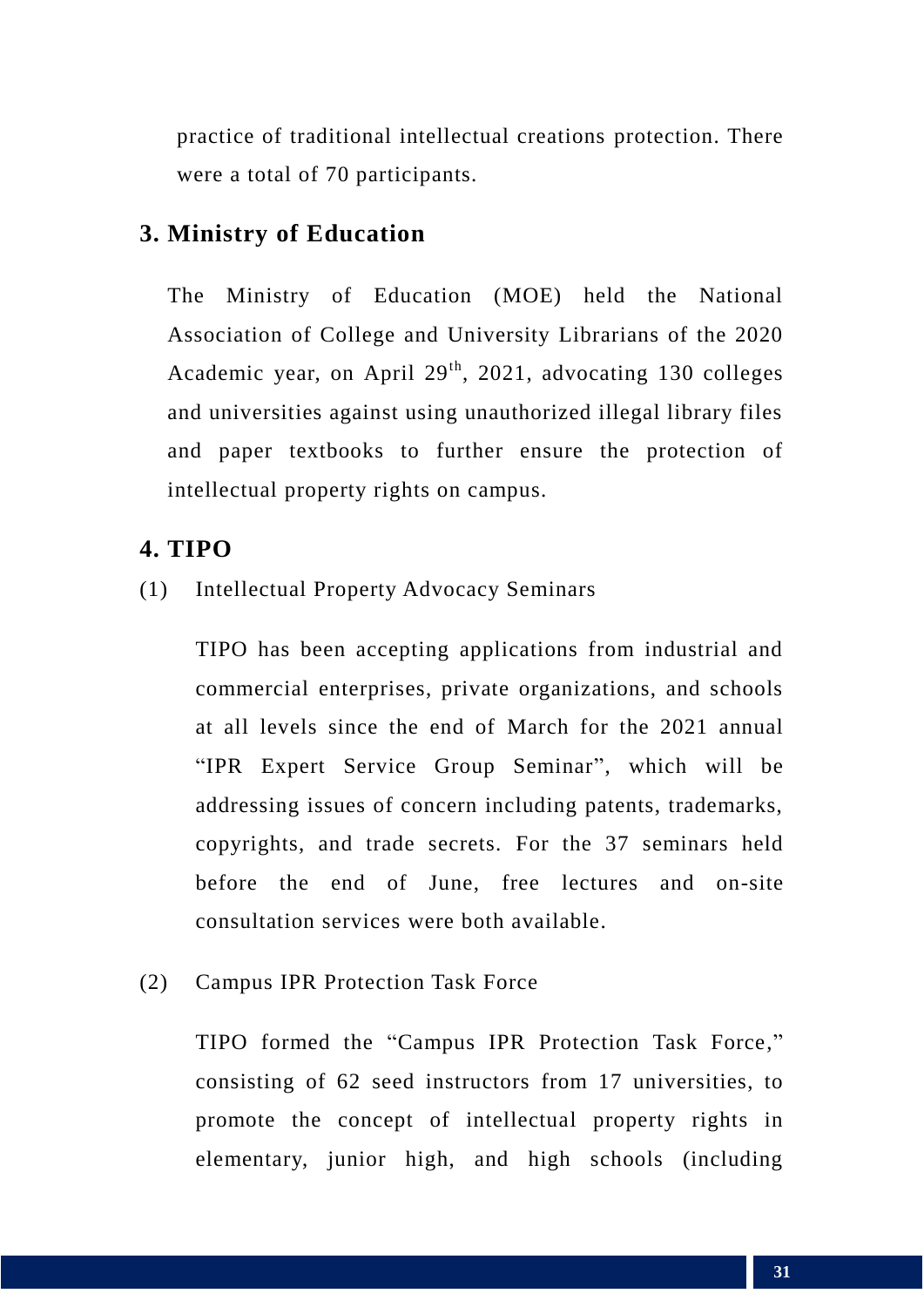vocational schools) in a lively and fun way. As of the end of June, only 2 sessions were held due to the COVID-19 pandemic, with 45 student participants in total. According to the post-session survey, more than 90% of the students knew that they had to obtain legal authorization from the copyright owner before uploading videos and pictures to the Internet for it to not constitute an infringement on people's copyright.

(3) Internet Copyright Promotion Campaign

The program *Copyright x I Support Originals* was produced and set up on large Podcast platforms. Seven episodes of the program were broadcast from May  $5<sup>th</sup>$  to the end of June, with more than 8.200 listeners.

(4) "How to Stipulate Copyright Ownership in Procurement Contracts and Arts and Cultural Procurements" Advocacy Events

To assist government agencies, schools, and state-owned enterprises in understanding copyright ownership in procurement contracts and reasonable copyright attribution agreements, TIPO plans to hold four information sessions this year. Two of which were held in Taipei and Taichung on April 13<sup>th</sup> and 23<sup>rd</sup>, respectively.

(5) Audio and Video Awareness Campaigns

In May, TIPO commissioned 125 radio stations nationwide